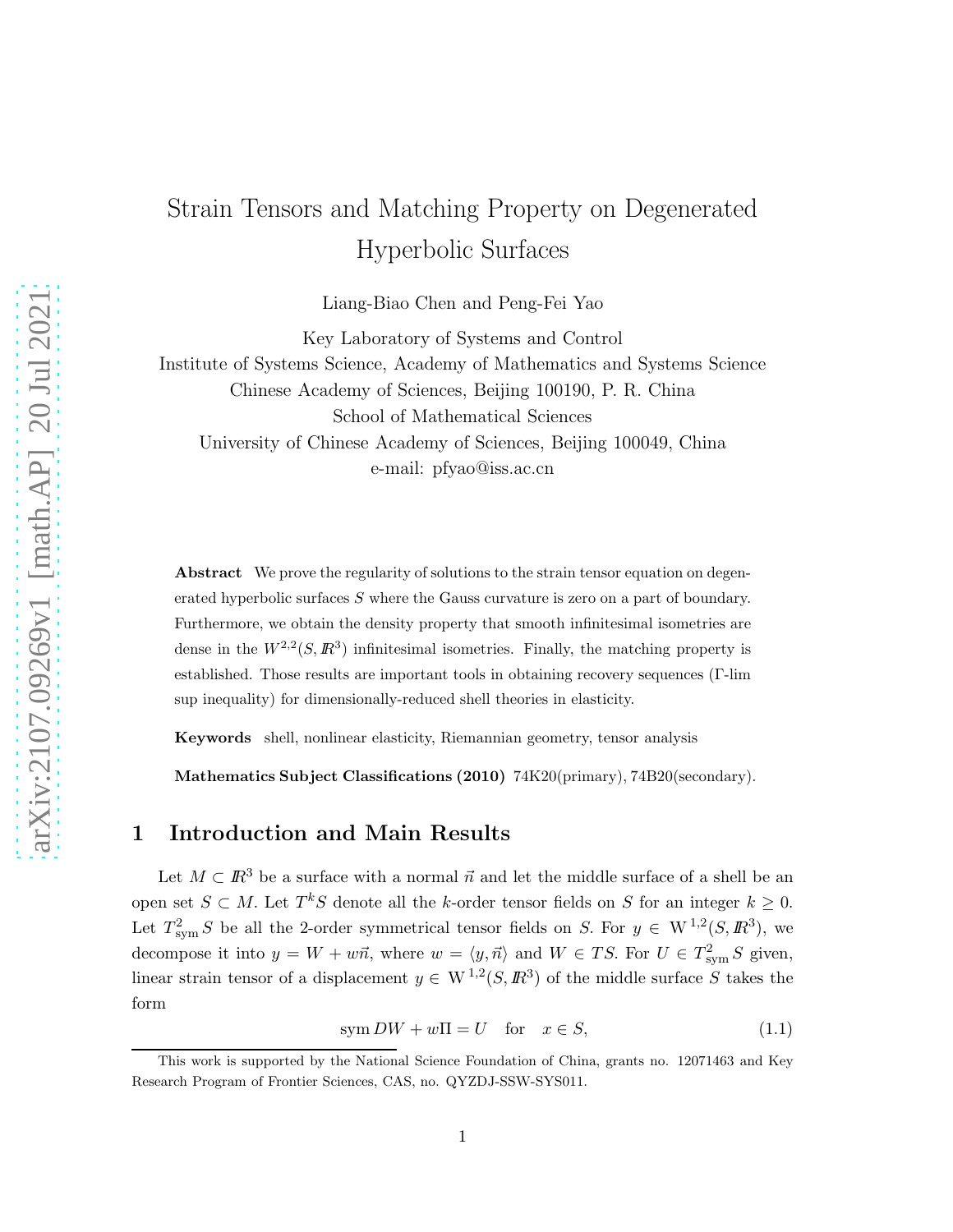where D is the connection of the induced metric in M,  $2 \text{sym } DW = DW + D^TW$ , and Π is the second fundamental form of M. Equation (1.1) plays a fundamental role in the theory of thin shells, see [2, 4, 3, 5, 7, 9] and many others. When  $U = 0$ , a solution y to (1.1) is referred to as an *infinitesimal isometry.*

The type of equation (1.1) depends on the sign of the curvature on the region S: It is elliptic if S has positive curvature; it is parabolic if the curvature is zero but  $\Pi \neq 0$  on S; it is hyperbolic if S has negative curvature.

Here we establish the regularity of solutions to  $(1.1)$  when S is a non-characteristic region where its curvature is zero on a part of boundary, that will be specified below. Then it is proved that smooth infinitesimal isometries are dense in the  $W^{2,2}(S,\mathbb{R}^3)$  infinitesimal isometries on the region S. Finally, the matching property is derived that smooth enough infinitesimal isometries can be matched with higher order infinitesimal isometries. Those results are important tools in obtaining recovery sequences (Γ-lim sup inequality) for dimensionally-reduced shell theories in elasticity, when the elastic energy density scales like  $h^{\beta}$ ,  $\beta \in (2, 4)$ , that is, intermediate regime between pure bending  $(\beta = 2)$  and the von-Kármán regime ( $\beta = 4$ ). Such results have been obtained for elliptic surfaces [5], developable surfaces [2], and hyperbolic surfaces [7, 9]. A survey on this topic is presented in [3].

In this paper we study the degenerated hyperbolic equation (1.1), which is equivalent to a degenerated hyperbolic scalar equation of the form

$$
\langle D^2w, Q^*\Pi \rangle + \frac{1}{\kappa} \langle Dw, X_0 \rangle + \kappa (\operatorname{tr}_g \Pi) w = \kappa f + \frac{1}{\kappa} \langle X_0, F \rangle + \langle DF, Q^*\Pi \rangle, \tag{1.2}
$$

for  $x \in S$ ,  $\kappa \neq 0$ , where  $w \in L^2(S)$  is the unknown,  $f \in L^2(S)$  and  $F \in L^2(S, TS)$  are given, and  $\kappa$  is the Gauss curvature. When  $\kappa = 0$ , there are two terms to degenerate in (1.2): The coefficient of  $\langle Dw - F, X_0 \rangle$  becomes infinite; the second derivative of w along the direction of the nonzero principal curvature is zero in  $\langle D^2w, Q^*\Pi \rangle$ . Those situations challenge the analysis of (1.2).

Here we employ the Bochner technique and the tensor analysis to cope with the degenerates in (1.2), where some priori estimates near the zero curvature curve in Section 2 play the key role.

We state our main results as follows. Let  $S \subset M$  be given by

$$
S = \{ \alpha(t, s) \, | \, (t, s) \in [0, a) \times (0, b) \}, \quad a > 0, b > 0,
$$

where  $\alpha : [0, a] \times [0, b] \to M$  is an imbedding map which is a family of regular curves with two parameters  $t, s$  such that

$$
\Pi(\alpha_t(t,s), \alpha_t(t,s)) > 0 \quad \text{for all} \quad (t,s) \in [0,a) \times [0,b], \tag{1.3}
$$

where  $\alpha(\cdot, s)$  is a closed curve with period a for each  $s \in [0, b]$  and

$$
\{\alpha(t,0)\,|\,t\in[0,a)\,\}
$$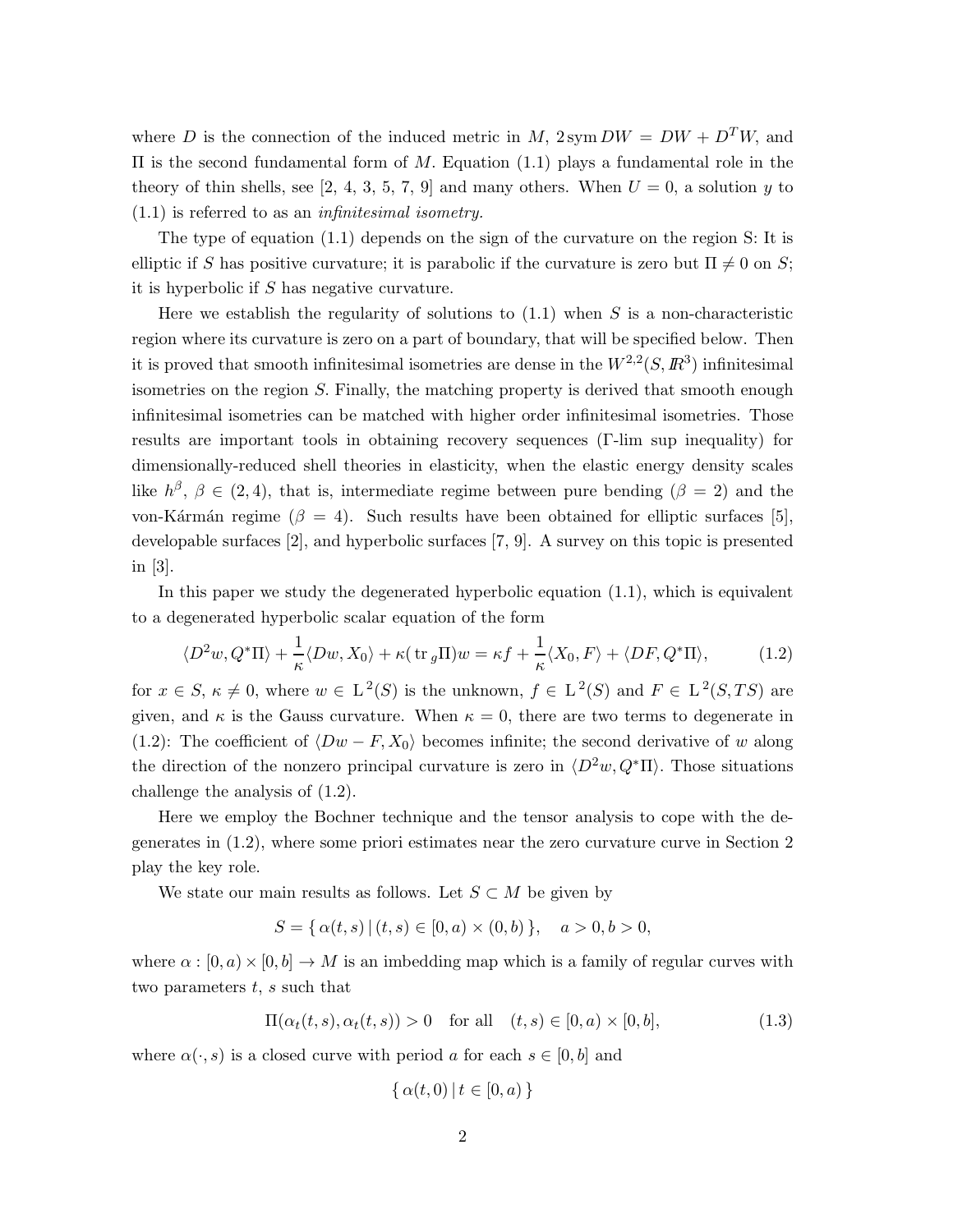is a closed curve or just one point.

**Curvature assumptions** Let  $\kappa$  be the Gaussian curvature function on M. We assume that S satisfies the following curvature conditions:

$$
\kappa(x) < 0 \quad \text{for} \quad x \in S \cup \Gamma_0; \tag{1.4}
$$

$$
\kappa = 0, \quad D\kappa(x) \neq 0 \quad \text{for} \quad x \in \Gamma_b,
$$
\n
$$
(1.5)
$$

where

$$
\Gamma_b = \{ \alpha(t, b) \, | \, t \in [0, a) \}, \quad \Gamma_0 = \{ \alpha(t, 0) \, | \, t \in [0, a) \}.
$$

Our main results are the following.

**Theorem 1.1.** Let S be of class  $C^{2,1}$ . For  $U \in W^{2,2}(S,T_{sym}^2S)$ , there exists a solution  $y = W + w\vec{n} \in W^{1,2}(S, \mathbb{R}^3)$  *to equation* (1.1) *satisfying the bounds* 

$$
||W||_{W^{2,1}(S,TS)}^2 + ||w||_{W^{1,2}(S)}^2 \le C||U||_{W^{2,2}(S,T_{sym}^2S)}^2.
$$
\n(1.6)

.

*If, in addition,*  $S \in \mathbb{C}^{m+1,1}$ ,  $U \in \mathbb{W}^{m+1,2}(S,T_{sym}^2S)$  *for some*  $m \geq 2$ *, then* 

$$
||W||_{W^{m+1,2}(S,TS)}^2 + ||w||_{W^{m,2}(S)}^2 \leq C||U||_{W^{m+1,2}(S,T_{sym}^2S)}^2
$$

By the imbedding theorem [1, P. 158], the following corollary is immediate.

**Corollary 1.1.** Let  $m \geq 0$  be an integer and let S be of  $S \in \mathbb{C}^{m+2,1}$ . Then problem  $(1.1)$  *admits a solution*  $y = W + w\vec{n} \in C_B^m(S, \mathbb{R}^3)$  *satisfying* 

$$
||W||_{\mathcal{C}_B^{m+1}(S,TS)} + ||w||_{\mathcal{C}_B^m(S)} \leq C||U||_{\mathcal{C}_B^{m+3}(S,T^2_{\text{sym}}S)},
$$

*where*

$$
C_B^m(S, \mathbb{R}^3) = \{ y \in C^m(S, \mathbb{R}^3) \mid D^{\alpha} y \in L^{\infty}(S, \mathbb{R}^3) \text{ for } |\alpha| \le m \}.
$$

For  $y \in W^{1,2}(S,\mathbb{R}^3)$ , we denote the left hand side of equation (1.1) by sym  $\nabla y$ . Let

$$
\mathcal{V}(S, \mathbb{R}^3) = \{ y \in \mathcal{W}^{2,2}(S, \mathbb{R}^3) | \operatorname{sym} \nabla y = 0 \}.
$$

**Theorem 1.2.** Let S be of class  $C^{m+3,1}$  for some integer  $m \geq 0$ . Then, for every  $y \in \mathcal{V}(S, \mathbb{R}^3)$  there exists a sequence  $\{y_k\} \subset \mathcal{V}(S, \mathbb{R}^3) \cap C_B^m(S, \mathbb{R}^3)$  such that

$$
\lim_{k \to \infty} \|y - y_k\|_{\mathcal{W}^{2,2}(S,\mathbb{R}^3)} = 0.
$$

A one parameter family  $\{y_{\varepsilon}\}_{\varepsilon>0} \subset C_B^1(\overline{S}, \mathbb{R}^3)$  is said to be a (generalized) mth order infinitesimal isometry if the change of metric induced by  $y_{\varepsilon}$  is of order  $\varepsilon^{m+1}$ , that is,

$$
\|\nabla^T y_\varepsilon \nabla y_\varepsilon - g\|_{L^\infty(S,T^2)} = \mathcal{O}(\varepsilon^{m+1}) \quad \text{as} \quad \varepsilon \to 0,
$$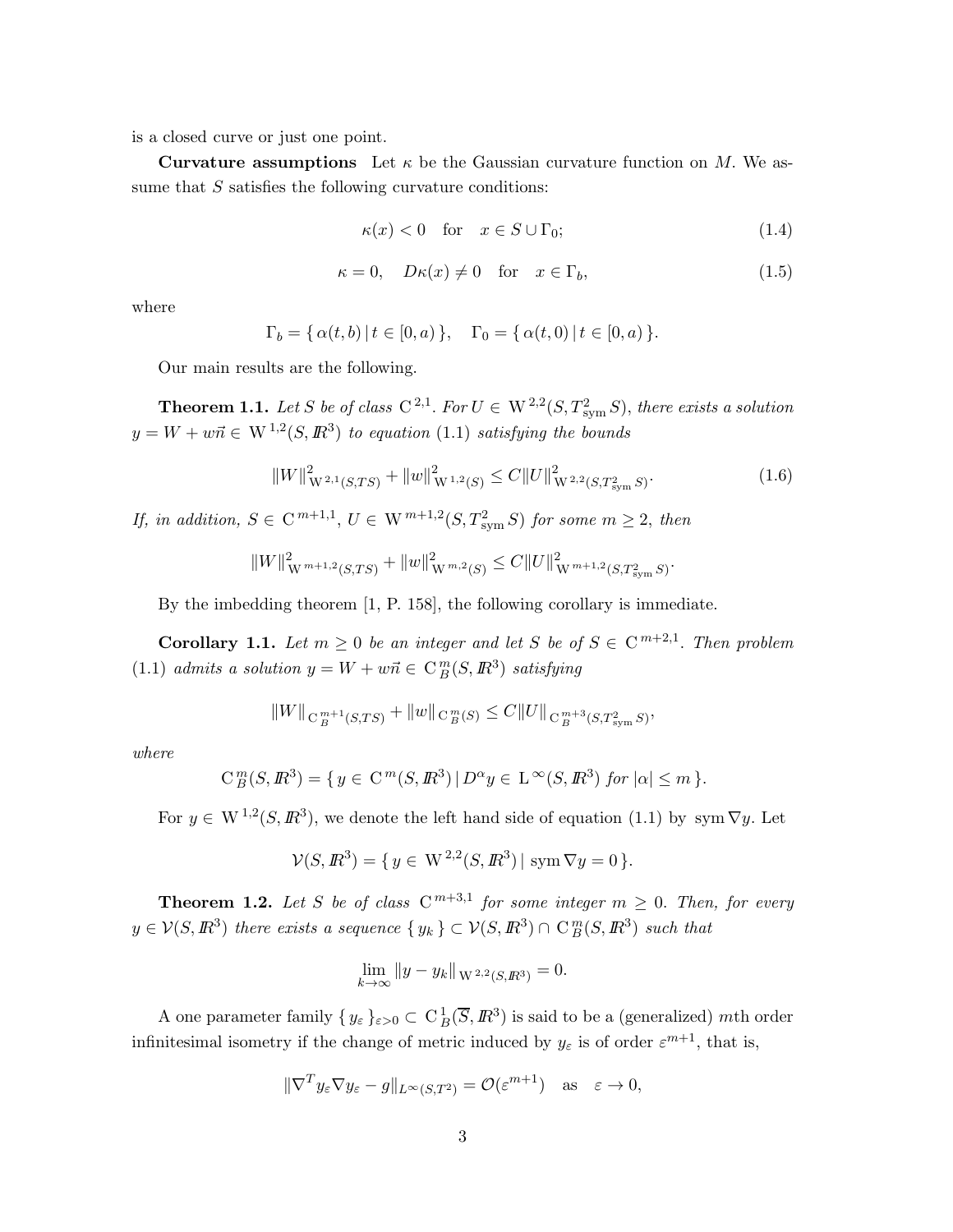where g is the induced metric of M from  $\mathbb{R}^3$ , see [2]. A given mth order infinitesimal isometry can be modified by higher order corrections to yield an infinitesimal isometry of order m<sup>1</sup> > m, a property to which we refer to by *matching property of infinitesimal isometries*, [2, 5]. This property plays an important role in the construction of a recover sequence in the Γ-limit for thin shells.

**Theorem 1.3.** Let S be of class  $C^{4m,1}$ . Given  $y \in V(S, \mathbb{R}^3) \cap C_B^{4m-2}(S, \mathbb{R}^3)$ , there *exists a family*  $\{z_{\varepsilon}\}_{{\varepsilon}>0} \subset C_B^2(S, I\!\!R^3)$ , *equi-bounded in*  $C_B^2(S, I\!\!R^3)$ , *such that for all small*  $\varepsilon > 0$  *the family:* 

$$
y_{\varepsilon} = \mathrm{id} + \varepsilon y + \varepsilon^2 z_{\varepsilon}
$$

*is a mth order infinitesimal isometry of class*  $C_B^2(S, \mathbb{R}^3)$ .

# 2 Some priori estimates near the zero curvature curve

Let  $\nabla$  and D denote the connection of  $\mathbb{R}^3$  in the Euclidean metric and the one of M in the reduced metric, respectively. We have to treat the relationship between  $\nabla$  and D carefully.

Let  $m \geq 1$  be an integer. Let  $T \in T^mM$  be a mth order tensor field on M. We define a  $m - 1$ th order tensor field by

$$
i_YT(Y_1, \dots, Y_{m-1}) = T(Y, Y_1, \dots, Y_{m-1})
$$
 for  $Y_1, \dots, Y_{m-1} \in TM$ ,

which is called an *inner product* of T with Y. For any  $T \in T^2S$  and  $\alpha \in T_xM$ ,

$$
\text{tr}_g i_\alpha DT
$$

is a linear functional on  $T_xM$ , where  $tr_{g}i_{\alpha}DT$  is the trace of the 2-order tensor field  $i_{\alpha}DT$  in the induced metric g. Thus there is a vector, denoted by div  ${}_{q}T$ , such that

$$
\langle \operatorname{div}_g T, \alpha \rangle = \operatorname{tr}_g i_\alpha DT
$$
 for  $\alpha \in T_xM$ ,  $x \in M$ .

Clearly, the above formula defines a vector field div  $_qT \in TM$ .

We need a linear operator  $Q([7], [9])$  as follows. For each point  $p \in M$ , the Riesz representation theorem implies that there exists an isomorphism  $Q: T_pM \to T_pM$  such that

$$
\langle \alpha, Q\beta \rangle = \det(\alpha, \beta, \vec{n}(p)) \quad \text{for} \quad \alpha, \beta \in T_p M. \tag{2.1}
$$

Let  $e_1, e_2$  be an orthonormal basis of  $T_pM$  with positive orientation, that is,

$$
\det\Big(e_1,e_2,\vec{n}(p)\Big)=1.
$$

Then Q can be expressed explicitly by

$$
Q\alpha = \langle \alpha, e_2 \rangle e_1 - \langle \alpha, e_1 \rangle e_2 \quad \text{for all} \quad \alpha \in T_p M. \tag{2.2}
$$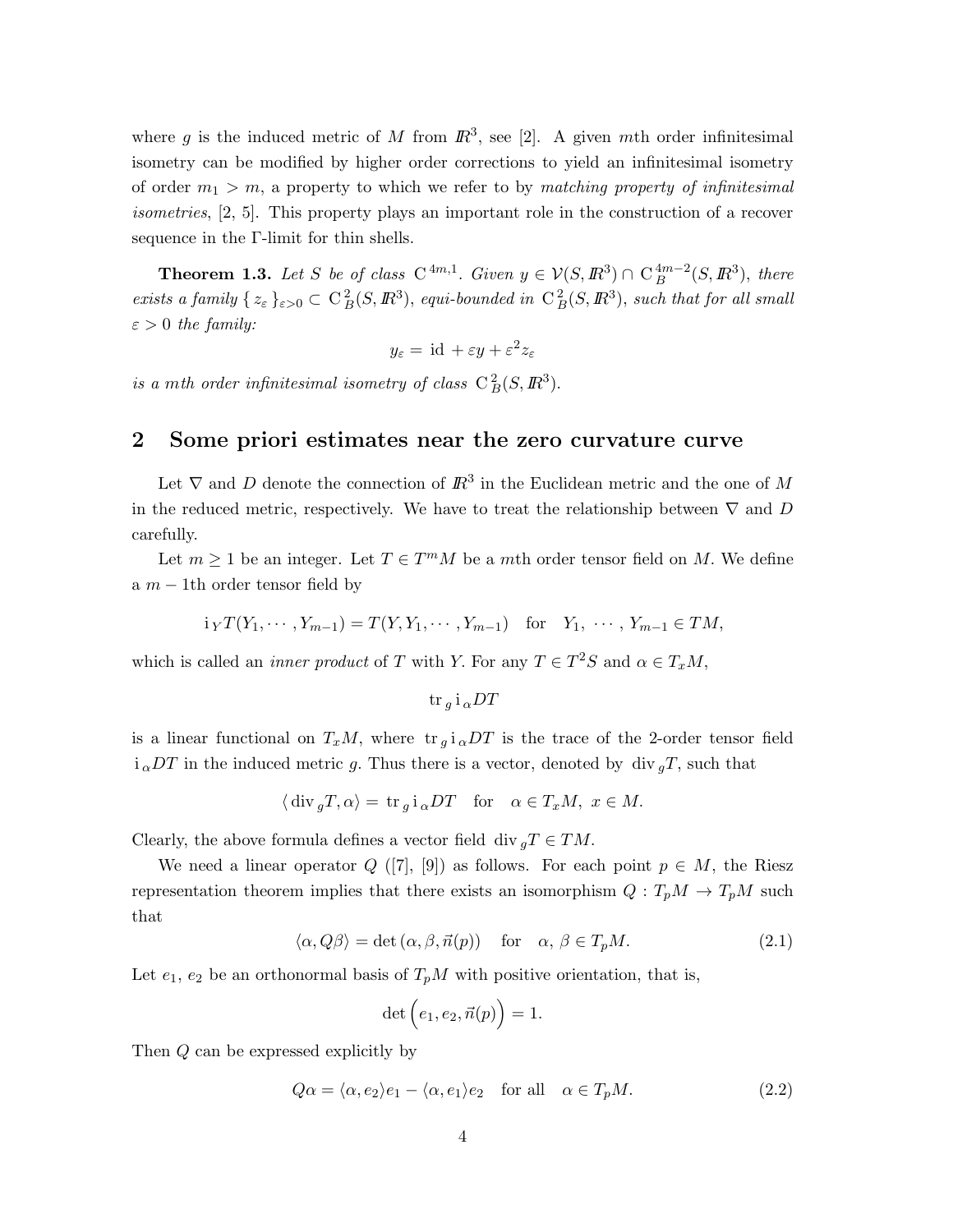Clearly, Q satisfies

$$
Q^T = -Q, \quad Q^2 = -\operatorname{Id}.
$$

The operator Q plays an important role in our analysis.

In the present section, we consider problem

$$
\begin{cases} \operatorname{div}_{g} Q \nabla \vec{n} V = f_{1}, \\ \operatorname{div}_{g} V = f_{2}, \end{cases}
$$
\n(2.3)

where  $V \in TS$  and  $f_i$  are functions on  $S$ .

For given  $\varepsilon > 0$ , set

$$
S_{b-\varepsilon} = \{ \alpha(t,s) \, | \, (t,s) \in [0,a) \times (b-\varepsilon,b) \}, \quad \Gamma_{b-\varepsilon} = \{ \alpha(t,b-\varepsilon) \, | \, t \in [0,a) \}.
$$

The main results of this section are the following.

**Theorem 2.1.** Let  $S_{b-\varepsilon}$  be of class  $C^{3,1}$ . For given  $\varepsilon > 0$  small, there is  $\sigma_{\varepsilon} > 0$  such *that for any solution*  $V \in TS_{b-\varepsilon}$  *to* (2.3), *the following estimates hold true.* 

$$
\sigma_{\varepsilon} ||V||_{L^{2}(S_{b-\varepsilon},TS_{b-\varepsilon})}^{2} \leq ||f_{1}||_{L^{2}(S_{b-\varepsilon})}^{2} + ||f_{2}||_{L^{2}(S_{b-\varepsilon})} + ||V||_{L^{2}(\Gamma_{b-\varepsilon},TM)}^{2}, \tag{2.4}
$$

$$
\sigma_{\varepsilon} ||V||_{W^{1,2}(S_{b-\varepsilon},TS_{b-\varepsilon})}^{2} \leq ||f_{1}||_{W^{1,2}(S_{b-\varepsilon})}^{2} + ||f_{2}||_{W^{1,2}(S_{b-\varepsilon})}^{2} + ||i_{\nu}DV||_{L^{2}(\Gamma_{b})}^{2} + ||V||_{L^{2}(\Gamma_{\varepsilon} \cup \Gamma_{b},TM)}^{2} + ||DV||_{L^{2}(\Gamma_{\varepsilon} \cup \Gamma_{b},TM)}^{2} + ||DV||_{L^{2}(\Gamma_{-\varepsilon},TT_{-\varepsilon})}^{2},
$$
\n(2.5)

*where*  $\nu$  *is the outside normal of*  $S_{b-\varepsilon}$ .

We make some preparations first. The proof of Theorem 2.1 will be given in the end of this section.

Lemma 2.1. *We have*

$$
QD_XY = D_X(QY) \quad \text{for} \quad X, Y \in TM. \tag{2.6}
$$

*Proof.* It follows from (2.1) that

$$
\langle Z, QD_X Y \rangle = \det(Z, \nabla_X Y, \vec{n})
$$
  
= X det(Z, Y, \vec{n}) - det(\nabla\_X Z, Y, \vec{n}) - det(Z, Y, \nabla\_X \vec{n})  
= X \langle Z, QY \rangle - \langle \nabla\_X Z, QY \rangle = \langle Z, \nabla\_X (QY) \rangle \quad \text{for} \quad X, Y, Z \in TM,

this gives (2.6).

Lemma 2.2. *The following formulas are true.*

$$
\langle X, Y \rangle Z = \langle Z, Y \rangle X + \langle Z, QX \rangle QY \quad \text{for} \quad X, Y, Z \in TS. \tag{2.8}
$$

 $\Box$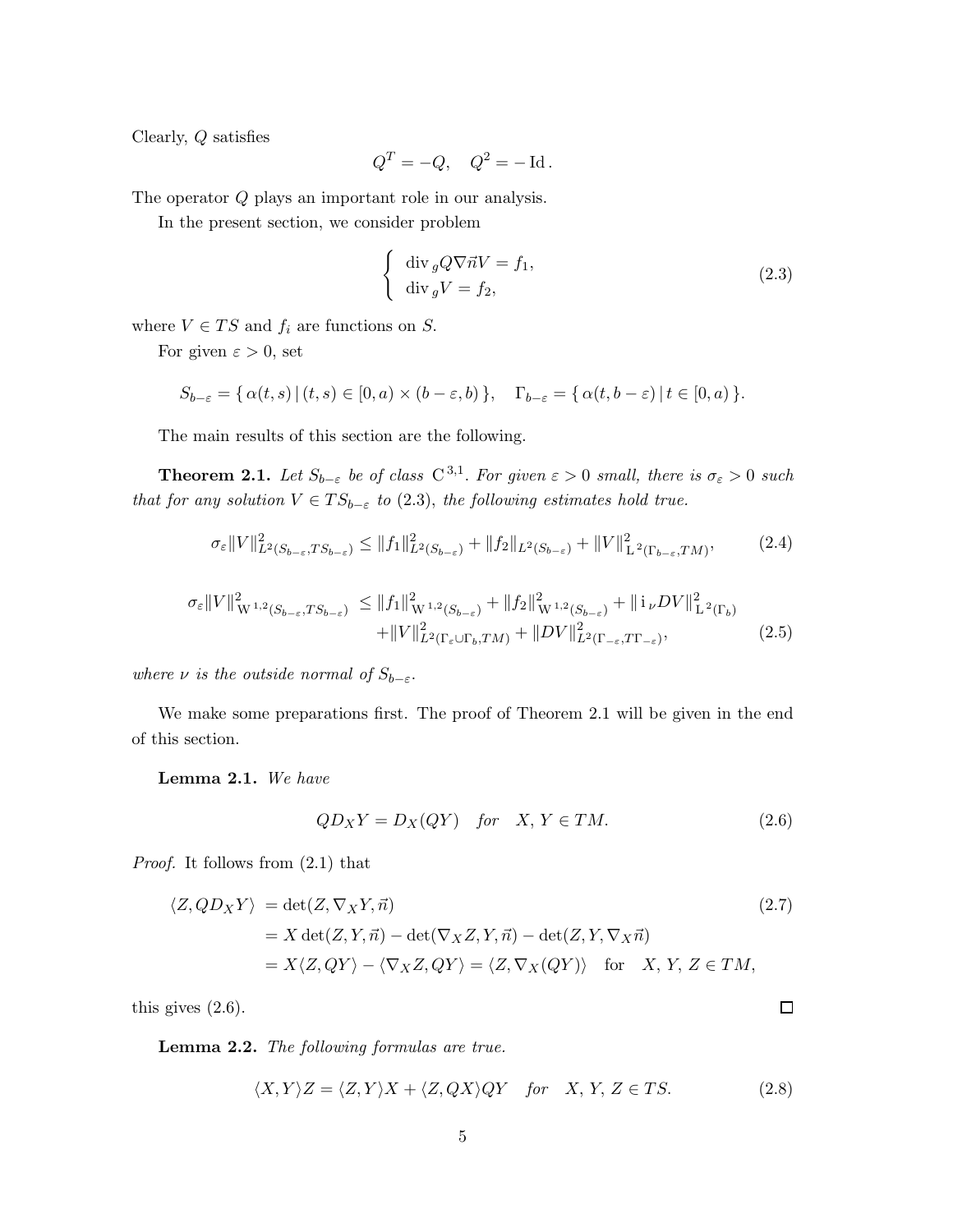*Proof.* Let  $p \in S$  be given. If  $Y = 0$ , then  $(2.8)$  holds. We assume that  $|Y| = 1$ . Then  $QY$ , Y forms an orthonormal basis of  $T_pS$ . Thus

$$
\langle \langle Z, Y \rangle X + \langle Z, QX \rangle QY, Y \rangle = \langle \langle Z, Y \rangle X, Y \rangle = \langle \langle X, Y \rangle Z, Y \rangle,
$$

$$
\langle \langle Z, Y \rangle X + \langle Z, QX \rangle QY, QY \rangle = \langle Z, Y \rangle \langle X, QY \rangle + \langle Z, QX \rangle
$$
  
=  $\langle Z, Y \rangle \langle X, QY \rangle + \langle Z, Y \rangle \langle Y, QX \rangle + \langle Z, QY \rangle \langle QY, QX \rangle$   
=  $\langle \langle X, Y \rangle Z, QY \rangle$ .

Thus (2.8) follows.

**Lemma 2.3.** Let  $P \in T^2S$ . Let X and Y be vector fields and f be a function. Then

$$
\operatorname{div}_g(PX) = \langle P, DX \rangle + \langle \operatorname{div}_g P, X \rangle,
$$
\n
$$
\operatorname{div}_g(fP) = f \operatorname{div}_g P + P^T D f.
$$
\n(2.9)

*Proof.* Let  $\{e_1, e_2\}$  be a normal frame field at p. We have

$$
\operatorname{div}_g(PX) = \sum_i \langle D_{e_i} PX, e_i \rangle = \sum_{i} e_i P(X, e_i) = \sum_{i} [(D_{e_i} P)(X, e_i) + \langle PD_{e_i} X, e_i \rangle]
$$
  
= 
$$
\sum_i DP(X, e_i, e_i) + \sum_{i,j} \langle Pe_j, e_i \rangle DX(e_j, e_i)
$$
  
= 
$$
\langle P, DX \rangle + \langle \operatorname{div}_g P, X \rangle \quad \text{at} \quad p,
$$

and

$$
\langle \operatorname{div}_g(fP), X \rangle = \sum D(fP)(X, e_i, e_i) = \sum D_{e_i}(fP)(X, e_i)
$$
  
= 
$$
\sum [e_i(f)P(X, e_i) + f(D_{e_i}P)(X, e_i)]
$$
  
= 
$$
\langle X, P^T Df + f \operatorname{div}_g P \rangle \text{ at } p.
$$

**Lemma 2.4.** Let  $P \in T^2S$  and let  $p \in S$  be given. Then the following identities hold.

$$
\langle Qv, w \rangle P - \langle Pv, w \rangle Q = Qv \otimes Pw - Pv \otimes Qw,
$$
\n(2.10)

$$
\langle Qv, w \rangle QP + \langle Pv, w \rangle \text{ id } = Qv \otimes QPw + Pv \otimes w \quad \text{for} \quad v, \ w \in T_pS. \tag{2.11}
$$

*Proof.* Set

$$
\Lambda(v, w, P) = \langle Qv, w \rangle P - \langle Pv, w \rangle Q - Qv \otimes Pw + Pv \otimes Qw.
$$

Let  $\{e_1, e_2\}$  be an orthonormal basis of  $T_pS$  with positive orientation. Since  $\Lambda(v, w, P)$  is linear with respect to v, w, and P, respectively, for (2.10) it suffices to prove  $\Lambda(v, w, P) = 0$ for  $v = e_i$ ,  $w = e_j$ , and  $P = e_k \otimes e_l$ . From (2.2), we obtain

$$
\langle Qe_i, e_j \rangle = -\langle e_1 \wedge e_2, e_i \otimes e_j \rangle = \langle e_1 \wedge e_2, e_j \otimes e_i \rangle \quad \text{for} \quad 1 \leq i, j \leq 2.
$$

 $\Box$ 

 $\Box$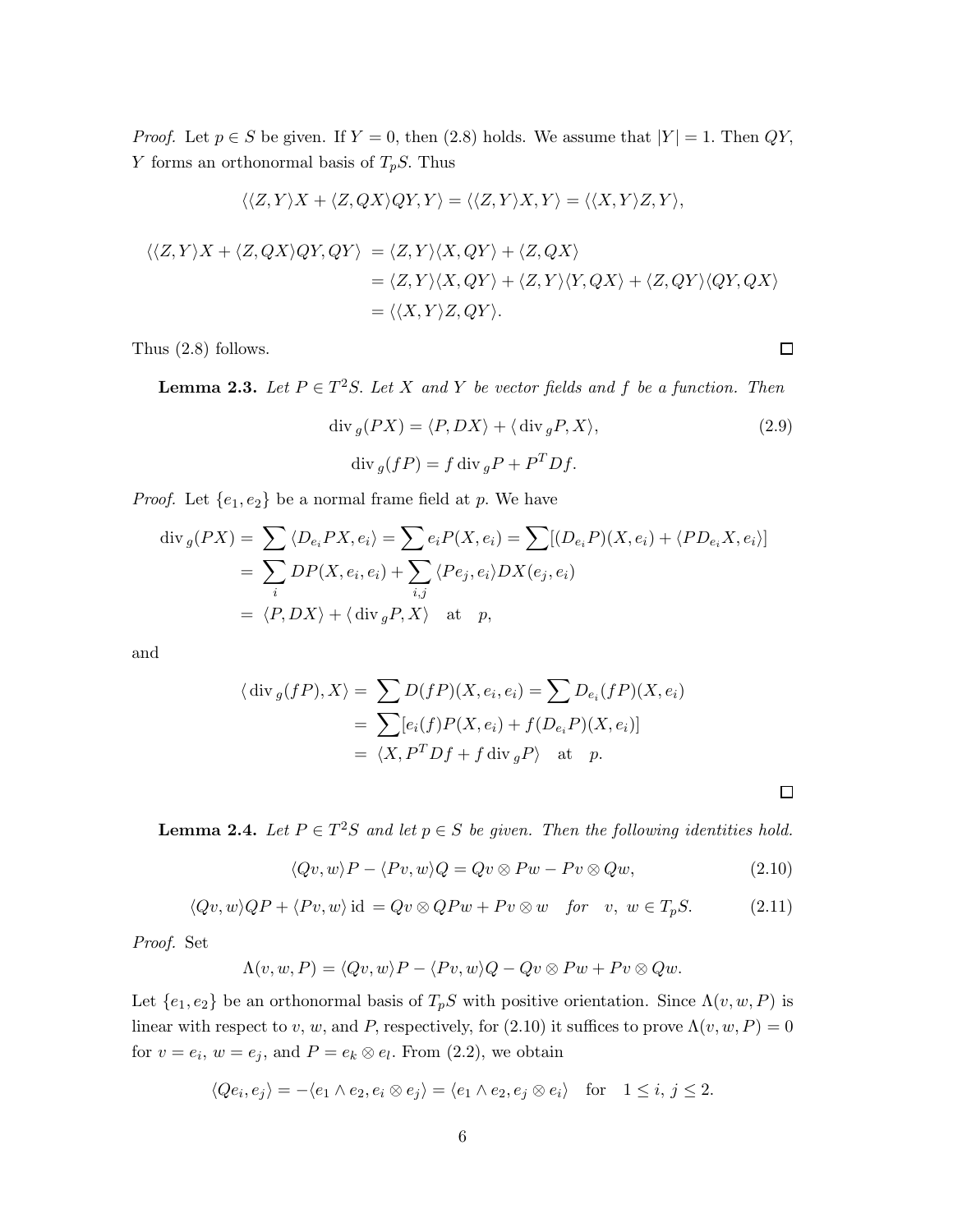Then we compute

$$
\Lambda(e_i, e_j, e_k \otimes e_l)(e_m, e_n) = \langle \Lambda(e_i, e_j, e_k \otimes e_l)e_m, e_n \rangle
$$
  
\n
$$
= \langle Qe_i, e_j \rangle \delta_{km}\delta_{ln} - \delta_{ki}\delta_{lj}\langle Qe_m, e_n \rangle - \langle Qe_i, e_m \rangle \delta_{kj}\delta_{ln} + \delta_{ki}\delta_{lm}\langle Qe_j, e_n \rangle
$$
  
\n
$$
= - \langle e_1 \wedge e_2, (\delta_{km}\delta_{ln}e_i \otimes e_j - \delta_{ki}\delta_{lj}e_m \otimes e_n - \delta_{kj}\delta_{ln}e_i \otimes e_m + \delta_{ki}\delta_{lm}e_j \otimes e_n) \rangle
$$
  
\n
$$
= - \langle e_1 \wedge e_2, [\delta_{ln}e_i \otimes (\delta_{km}e_j - \delta_{kj}e_m) - \delta_{ki}e_n \otimes (\delta_{lm}e_j - \delta_{lj}e_m)] \rangle.
$$
 (2.12)

One observes (2.12) to have

$$
\Lambda(e_i,e_j,e_k\otimes e_l)(e_m,e_n)=-\Lambda(e_i,e_m,e_k\otimes e_l)(e_j,e_n).
$$

It immediately follows that

$$
\Lambda(e_i, e_j, e_k \otimes e_l)(e_j, e_n) = 0 \text{ for } j = m.
$$

Let  $i = j \neq m$ . From (2.12), we have

$$
\Lambda(e_i, e_i, e_k \otimes e_l)(e_m, e_n) = -e_1 \wedge e_2[\delta_{ln}e_i \otimes (\delta_{km}e_i - \delta_{ki}e_m) - \delta_{ki}e_n \otimes (\delta_{lm}e_i - \delta_{li}e_m)]
$$
  
=  $\delta_{ki}e_1 \wedge e_2[\delta_{ln}e_i \otimes e_m + e_n \otimes (\delta_{lm}e_i - \delta_{li}e_m)].$ 

If  $n = i$ , then

$$
\Lambda(e_i, e_i, e_k \otimes e_l)(e_m, e_i) = \delta_{ki}\delta_{lm}e_1 \wedge e_2(e_i \otimes e_i) = 0.
$$

If  $n \neq i$ , then  $n = m$  and

$$
\Lambda(e_i,e_i,e_k\otimes e_l)(e_m,e_m)=\delta_{ki}e_1\wedge e_2[\delta_{lm}(e_i\otimes e_m+e_m\otimes e_i)-\delta_{li}e_m\otimes e_m]=0.
$$

Let  $i \neq j$  and  $j \neq m$ . Then  $i = m$ . It follows from (2.12) that

$$
\Lambda(e_i, e_j, e_k \otimes e_l)(e_m, e_n)
$$
  
=  $-\delta_{km}\langle e_1 \wedge e_2, \delta_{ln}e_m \otimes e_j - e_n \otimes (\delta_{lm}e_j - \delta_{lj}e_m) \rangle$   
=  $\begin{cases} -\delta_{km}\delta_{lj}\langle e_1 \wedge e_2, e_m \otimes e_j + e_j \otimes e_m \rangle = 0 & \text{if } n = j, \\ -\delta_{km}\delta_{lm}\langle e_1 \wedge e_2, e_m \otimes e_j - e_m \otimes e_j \rangle = 0 & \text{otherwise} \end{cases} n = m.$ 

Using  $(2.10)$ , we have

$$
\Lambda(Qv,Qw,-QPQ) = -\langle Qv,w\rangle QPQ - \langle Pv,w\rangle Q + v \otimes QPw - QPv \otimes w = 0.
$$

Thus (2.11) follows from  $\Lambda(Qv,Qw,-QPQ)Q=0.$ 

 $\Box$ 

We further assume that

$$
\det(\alpha_t, \alpha_s, \vec{n}) > 0 \quad \text{for} \quad \overline{S}.
$$
\n(2.13)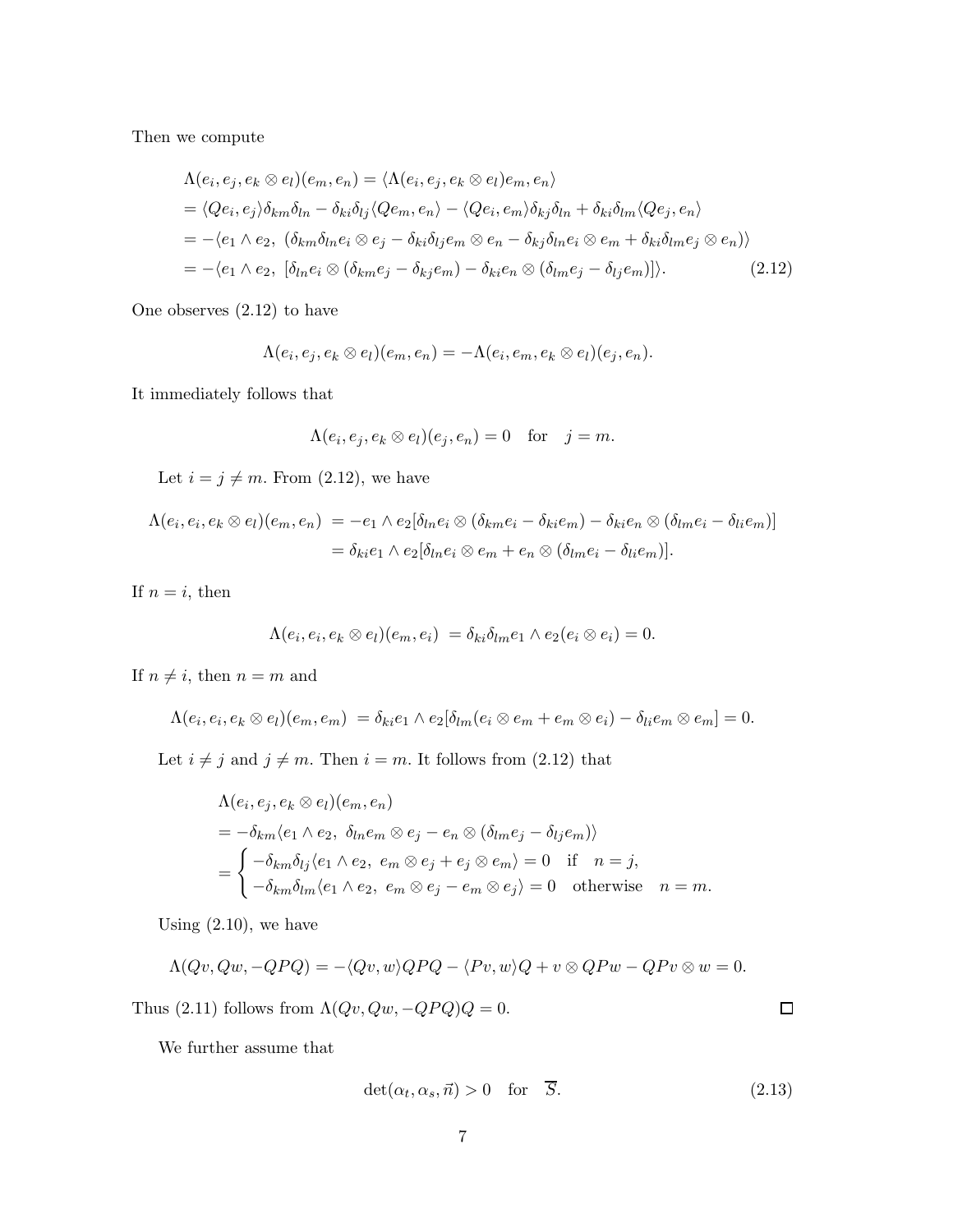For otherwise, we replace  $\alpha(t, s)$  with  $\alpha(-t, s)$ .

Let  $x \in \Gamma_b$ . Since  $\kappa(x) = 0$  and  $D\kappa(x) \neq 0$ , from [8, Lemma 2.6], there exist vector fields  $X_1, X_2$  in a neighborhood of x satisfying  $\nabla \vec{n}X_i = \lambda_i X_i$ , where  $\lambda_i$  are the principal curvatures. Clearly we may extend the vector fields  $X_i$  to the region  $\overline{S}_{b-\varepsilon}$  when  $\varepsilon > 0$  is given small. We assume that  $X_i$  are vector fields such that

$$
\nabla \vec{n} X_i = \lambda_i X_i, \quad |X_i| = 1, \quad \langle X_1, X_2 \rangle = 0 \quad \text{for} \quad x \in \overline{S}_{b-\varepsilon}, \tag{2.14}
$$

where

$$
\lambda_1 > 0 \quad \text{for} \quad x \in \overline{S}_{b-\varepsilon},
$$

$$
\lambda_2 < 0
$$
 for  $x \in S_{b-\varepsilon}$ ,  $\lambda_2 = 0$  for  $x \in \Gamma_b$ .

**Lemma 2.5.** *For given*  $\varepsilon > 0$  *small* 

$$
X_2(\lambda_2) \neq 0 \quad \text{for} \quad x \in S_{b-\varepsilon}.
$$

*Proof.* It will suffice to prove

$$
X_2(\lambda_2) \neq 0 \quad \text{for} \quad x \in \Gamma_b.
$$

First, we claim that

$$
\langle Q\alpha_t, X_2 \rangle (x) \neq 0 \quad \text{for} \quad x \in \Gamma_b.
$$

If not, then  $\langle Q\alpha_t, X_2\rangle(x) = 0$  implies that  $X_2 = \eta\alpha_t$  with  $\eta \neq 0$ , and thus

$$
\eta^{2}\Pi(\alpha_{t}, \alpha_{t}) = \langle \nabla_{X_{2}}\vec{n}, X_{2} \rangle = \lambda_{2}(x) = 0,
$$

which contradicts the assumption  $\Pi(\alpha_t, \alpha_t) \neq 0$ .

In addition, assumption (1.5) implies

$$
\langle D\kappa, \alpha_t \rangle = 0, \quad D\kappa = \eta Q \alpha_t \quad \text{for} \quad x \in \Gamma_b,
$$
\n(2.15)

for some  $\eta \neq 0$ . Thus we obtain

$$
X_2(\lambda_2) = \frac{1}{\lambda_1} X_2(\kappa) = \frac{\eta}{\lambda_1} \langle X_2, Q\alpha_t \rangle \neq 0 \quad \text{for} \quad x \in \Gamma_b.
$$
 (2.16)

$$
\Box
$$

We assume that

$$
X_2(\lambda_2) > 0 \quad \text{for} \quad x \in \overline{S}_{b-\varepsilon}.\tag{2.17}
$$

For otherwise, we replace  $X_2$  with  $-X_2$ . Furthermore, we assume that  $X_1, X_2$  has positive orientation. For otherwise, we replace  $X_1$  with  $-X_1$ . Thus

$$
QX_2 = X_1, \quad QX_1 = -X_2 \quad \text{for} \quad x \in \overline{S}_{b-\varepsilon}.
$$
 (2.18)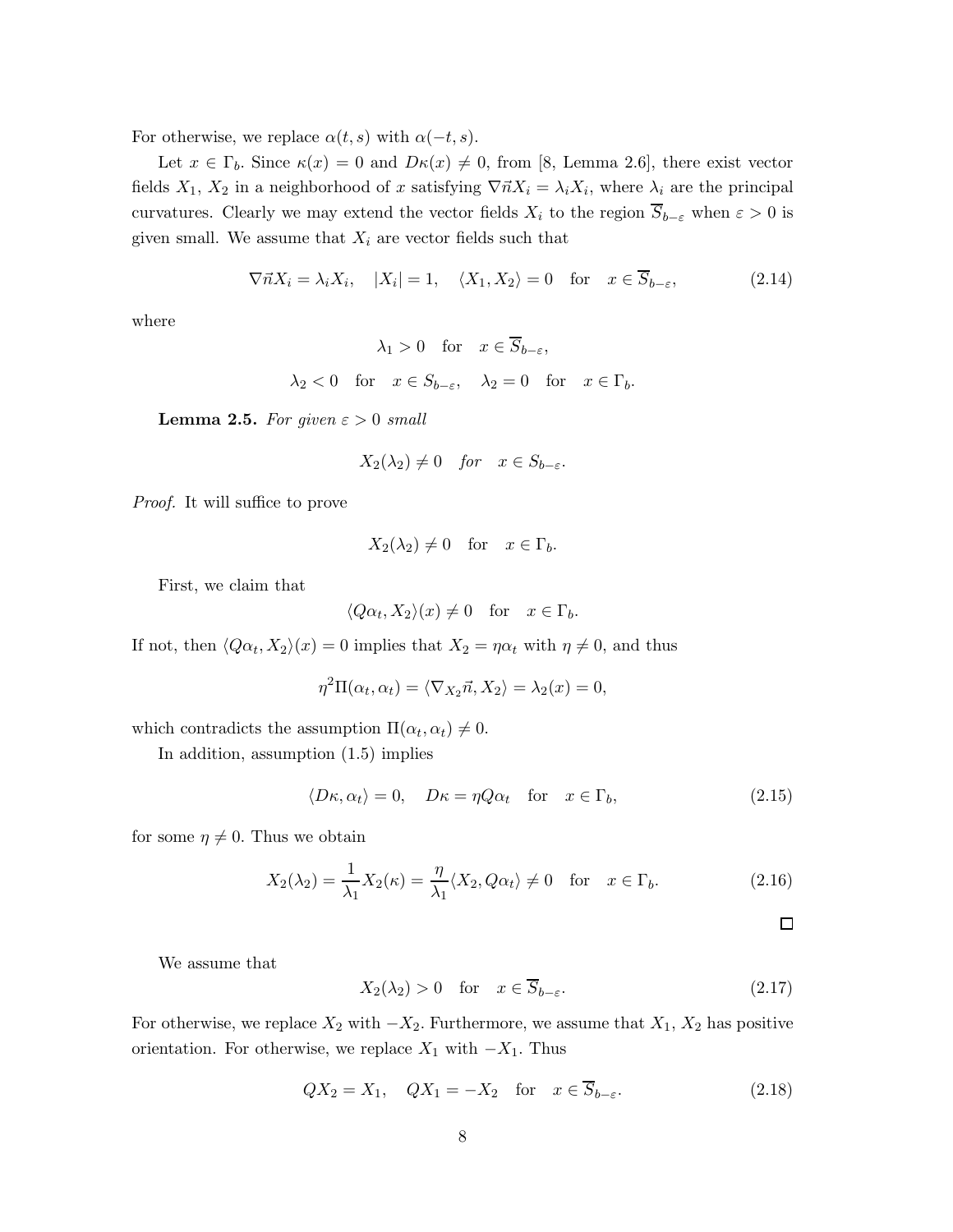Let  $Y \in TS_{b-\varepsilon}$  be given. Define

$$
\mathcal{L}_Y V = e^{-s\lambda_2} \left[ \left( \operatorname{div}_g Q \nabla \vec{n} V + \langle V, Y \rangle \right) X_1 + \lambda_2 (\operatorname{div}_g V) X_2 \right],\tag{2.19}
$$

for  $V \in TS_{b-\varepsilon}$  and  $s > 0$ . For given  $V, W \in TS_{b-\varepsilon}$ , we have

$$
\langle W, \mathcal{L}_Y V \rangle = e^{-s\lambda_2} [(\text{div}_g Q \nabla \vec{n} V + \langle V, Y \rangle) \langle W, X_1 \rangle + \lambda_2 (\text{div}_g V) \langle W, X_2 \rangle]
$$
  
\n
$$
= \text{div}_g (e^{-s\lambda_2} \langle W, X_1 \rangle Q \nabla \vec{n} V + e^{-s\lambda_2} \lambda_2 \langle W, X_2 \rangle V) - Q \nabla \vec{n} V [e^{-s\lambda_2} \langle W, X_1 \rangle]
$$
  
\n
$$
-V [e^{-s\lambda_2} \lambda_2 \langle W, X_2 \rangle] + e^{-s\lambda_2} \langle V, Y \rangle \langle W, X_1 \rangle
$$
  
\n
$$
= \langle \mathcal{L}_Y^* W, V \rangle + \text{div}_g (e^{-s\lambda_2} \langle W, X_1 \rangle Q \nabla \vec{n} V + e^{-s\lambda_2} \lambda_2 \langle W, X_2 \rangle V)
$$
(2.20)

for  $x \in S_{b-\varepsilon}$ , where

$$
e^{s\lambda_2}\langle \mathcal{L}_Y^*W, V \rangle = -\langle DW, X_1 \otimes Q\nabla \vec{n}V + \lambda_2 X_2 \otimes V \rangle + s \langle Q\nabla \vec{n}V, D\lambda_2 \rangle \langle W, X_1 \rangle
$$
  
+ $s\lambda_2 \langle V, D\lambda_2 \rangle \langle W, X_2 \rangle - \langle W, D_Q\nabla \vec{n}V X_1 \rangle - \langle V, D\lambda_2 \rangle \langle W, X_2 \rangle$   
- $\lambda_2 \langle W, D_V X_2 \rangle + \langle V, Y \rangle \langle W, X_1 \rangle \quad \text{for} \quad x \in S_{b-\varepsilon},$  (2.21)

where the following formulas have been used

$$
DW(Z_1, Z_2) = \langle DW, Z_1 \otimes Z_2 \rangle \quad \text{for} \quad Z_1, Z_2 \in TS_{b-\varepsilon}.
$$

On the other hand, from (2.19) and Lemma 2.3, we obtain

$$
e^{s\lambda_2}\langle V, \mathcal{L}_Y W \rangle = \langle V, (\text{div}_g Q \nabla \vec{n} W + \langle W, Y \rangle) X_1 + \lambda_2 (\text{div}_g W) X_2 \rangle
$$
  
=  $\langle DW, \langle V, X_1 \rangle Q \nabla \vec{n} + \lambda_2 \langle V, X_2 \rangle \text{ id } \rangle$   
+  $\langle \text{div}_g Q \nabla \vec{n} + Y, W \rangle \langle V, X_1 \rangle \text{ for } x \in S_{b-\varepsilon}.$  (2.22)

**Proposition 2.1.** *For given*  $\varepsilon > 0$  *small, the following identities hold true.* (*i*) *For any*  $x \in S_{b-\varepsilon}$ ,

$$
\langle W, -\mathcal{L}_Y V \rangle = \langle -\mathcal{L}_Y^* W, V \rangle - \text{div}_g (e^{-s\lambda_2} \langle W, X_1 \rangle Q \nabla \vec{n} V + e^{-s\lambda_2} \lambda_2 \langle W, X_2 \rangle V); \quad (2.23)
$$

(*ii*) *For any*  $X \in TS_{b-\varepsilon}$  *with*  $|X|=1$ ,

$$
\langle X_2, X \rangle \langle (\langle W, X_1 \rangle Q \nabla \vec{n} V + \lambda_2 \langle W, X_2 \rangle V), X \rangle
$$
  
=  $\lambda_2 \langle V, X \rangle \langle W, X \rangle - \Pi(QX, QX) \langle V, X_1 \rangle \langle W, X_1 \rangle \quad \text{for} \quad x \in S_{b-\varepsilon}.$  (2.24)

*Proof.* (2.23) follows from (2.20).

Next, we prove (2.24). Using (2.8) where  $X = X_2$ ,  $Y = X$ , and  $Z = V$ , we have

$$
\langle X_2, X \rangle V = \langle V, X \rangle X_2 + \langle V, X_1 \rangle QX \quad \text{for} \quad x \in S_{b-\varepsilon}.
$$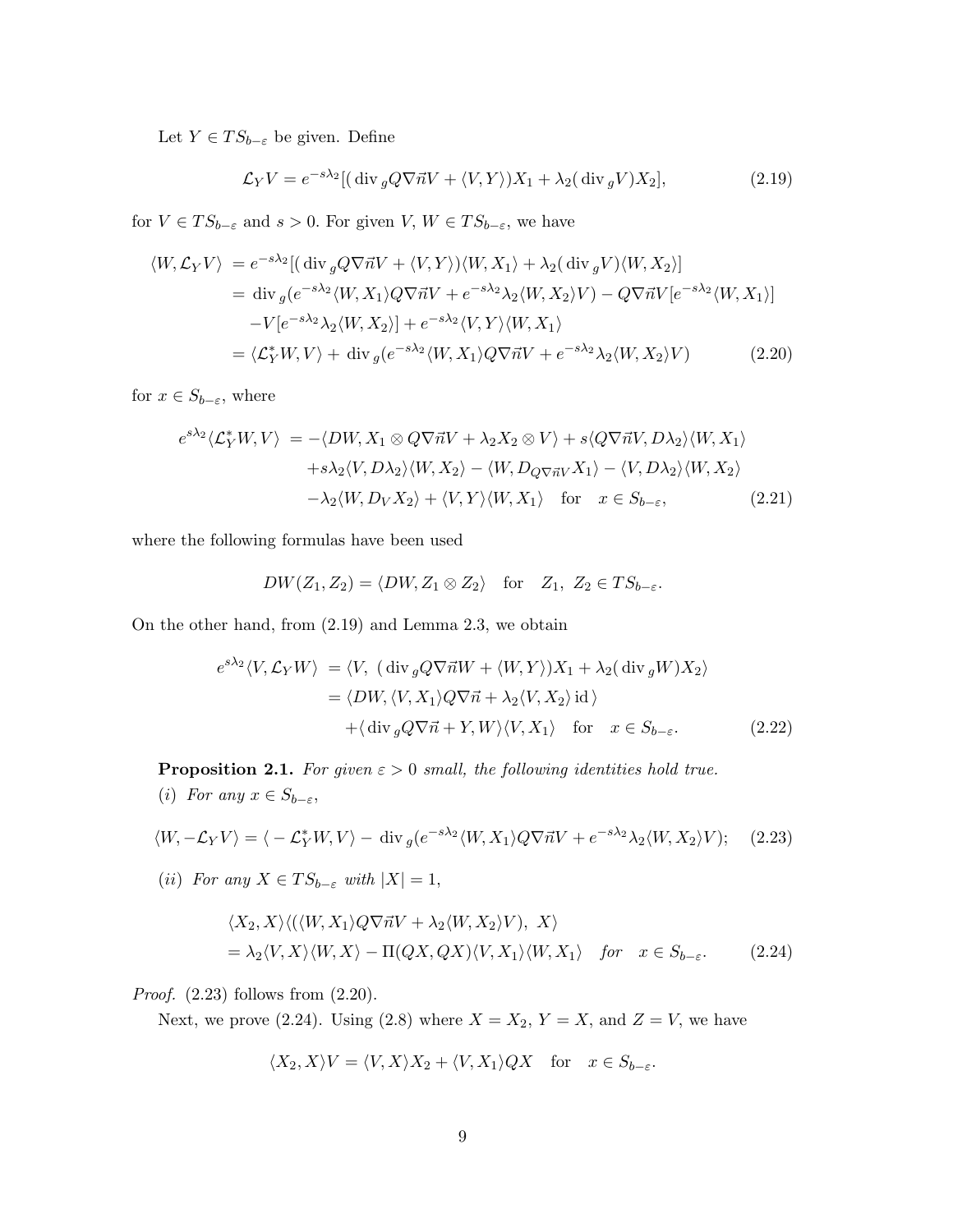Thus we obtain

$$
\langle X_2, X \rangle (\langle W, X_1 \rangle Q \nabla \vec{n} V + \lambda_2 \langle W, X_2 \rangle V)
$$
  
=  $\langle W, X_1 \rangle Q \nabla \vec{n} (\langle V, X \rangle X_2 + \langle V, X_1 \rangle Q X) + \lambda_2 \langle W, X_2 \rangle (\langle V, X \rangle X_2 + \langle V, X_1 \rangle Q X)$   
=  $\lambda_2 \langle W, X_1 \rangle \langle V, X \rangle X_1 + \langle W, X_1 \rangle \langle V, X_1 \rangle Q \nabla \vec{n} Q X + \lambda_2 \langle W, X_2 \rangle (\langle V, X \rangle X_2 + \langle V, X_1 \rangle Q X)$   
=  $\lambda_2 \langle V, X \rangle W + \langle W, X_1 \rangle \langle V, X_1 \rangle Q \nabla \vec{n} Q X + \lambda_2 \langle W, X_2 \rangle \langle V, X_1 \rangle Q X$  for  $x \in S_{b-\varepsilon}$ .

It follows by  $\langle QX, X \rangle = 0$  that

$$
\langle X_2, X \rangle \langle (\langle W, X_1 \rangle Q \nabla \vec{n} V + \lambda_2 \langle W, X_2 \rangle V), X \rangle
$$
  
=  $\lambda_2 \langle V, X \rangle \langle W, X \rangle - \Pi (QX, QX) \langle V, X_1 \rangle \langle W, X_1 \rangle$  for  $x \in S_{b-\varepsilon}$ .

**Proposition 2.2.** Let  $Y \in TS$  and let  $\mathcal{L}_Y$  be given in (2.19). Then there exists a  $\textit{constant}$   $\sigma_s > 0$   $\textit{such that}$ 

$$
-e^{s\lambda_2}\langle \mathcal{L}_Y W + L_Y^* W, W \rangle \ge \sigma_s |W|^2 \quad \text{for} \quad W \in TS_{b-\varepsilon}, \quad x \in S_{b-\varepsilon} \tag{2.25}
$$

*for*  $s > 0$  *large and*  $\varepsilon > 0$  *small enough.* 

*Proof.* Using Lemma 2.3, (2.19), (2.18), and (2.11), we obtain

$$
e^{s\lambda_2}\langle \mathcal{L}_Y W, W \rangle = (\text{div}_g Q \nabla \vec{n}W + \langle W, Y \rangle) \langle W, X_1 \rangle + \lambda_2 (\text{div}_g W) \langle W, X_2 \rangle
$$
  
=  $\langle DW, \langle W, X_1 \rangle Q \nabla \vec{n} + \lambda_2 \langle W, X_2 \rangle \text{ id } \rangle + \langle W, \text{div}_g (Q \nabla \vec{n}) + Y \rangle \langle W, X_1 \rangle$   
=  $\langle DW, X_1 \otimes Q \nabla \vec{n}W + \lambda_2 X_2 \otimes W \rangle + \langle W, \text{div}_g (Q \nabla \vec{n}) + Y \rangle \langle W, X_1 \rangle.$  (2.26)

It follows from  $(2.21)$  and  $(2.26)$  that

$$
e^{s\lambda_2}\langle \mathcal{L}_Y W + \mathcal{L}_Y^* W, W \rangle = s \langle Q \nabla \vec{n} W, D \lambda_2 \rangle \langle W, X_1 \rangle + s \lambda_2 \langle W, D \lambda_2 \rangle \langle W, X_2 \rangle
$$
  
– $\langle W, D_{Q} \nabla \vec{n} W X_1 \rangle - \langle W, D \lambda_2 \rangle \langle W, X_2 \rangle - \lambda_2 \langle W, D_W X_2 \rangle + \langle W, Y \rangle \langle W, X_1 \rangle$   
+ $\langle W, \text{div}_g (Q \nabla \vec{n}) + Y \rangle \langle W, X_1 \rangle$   
=  $-s X_2(\lambda_2) [\lambda_1 \langle W, X_1 \rangle^2 - \lambda_2 \langle W, X_2 \rangle^2] - X_2(\lambda_2) \langle W, X_2 \rangle^2$   
+  $2s \lambda_2 X_1(\lambda_2) \langle W, X_1 \rangle \langle W, X_2 \rangle - X_1(\lambda_2) \langle W, X_1 \rangle \langle W, X_2 \rangle$   
– $\langle W, D_{Q} \nabla \vec{n} W X_1 \rangle - \lambda_2 \langle W, D_W X_2 \rangle + \langle W, Y \rangle \langle W, X_1 \rangle$   
+ $\langle W, \text{div}_g (Q \nabla \vec{n}) + Y \rangle \langle W, X_1 \rangle.$  (2.27)

Since  $\lambda_2 = \mathcal{O}(\varepsilon)$  on  $S_{b-\varepsilon}$ , (2.25) follows from (2.17) and (2.27), when  $s > 0$  is large enough and  $\varepsilon>0$  is small enough, respectively.  $\Box$ 

 $\Box$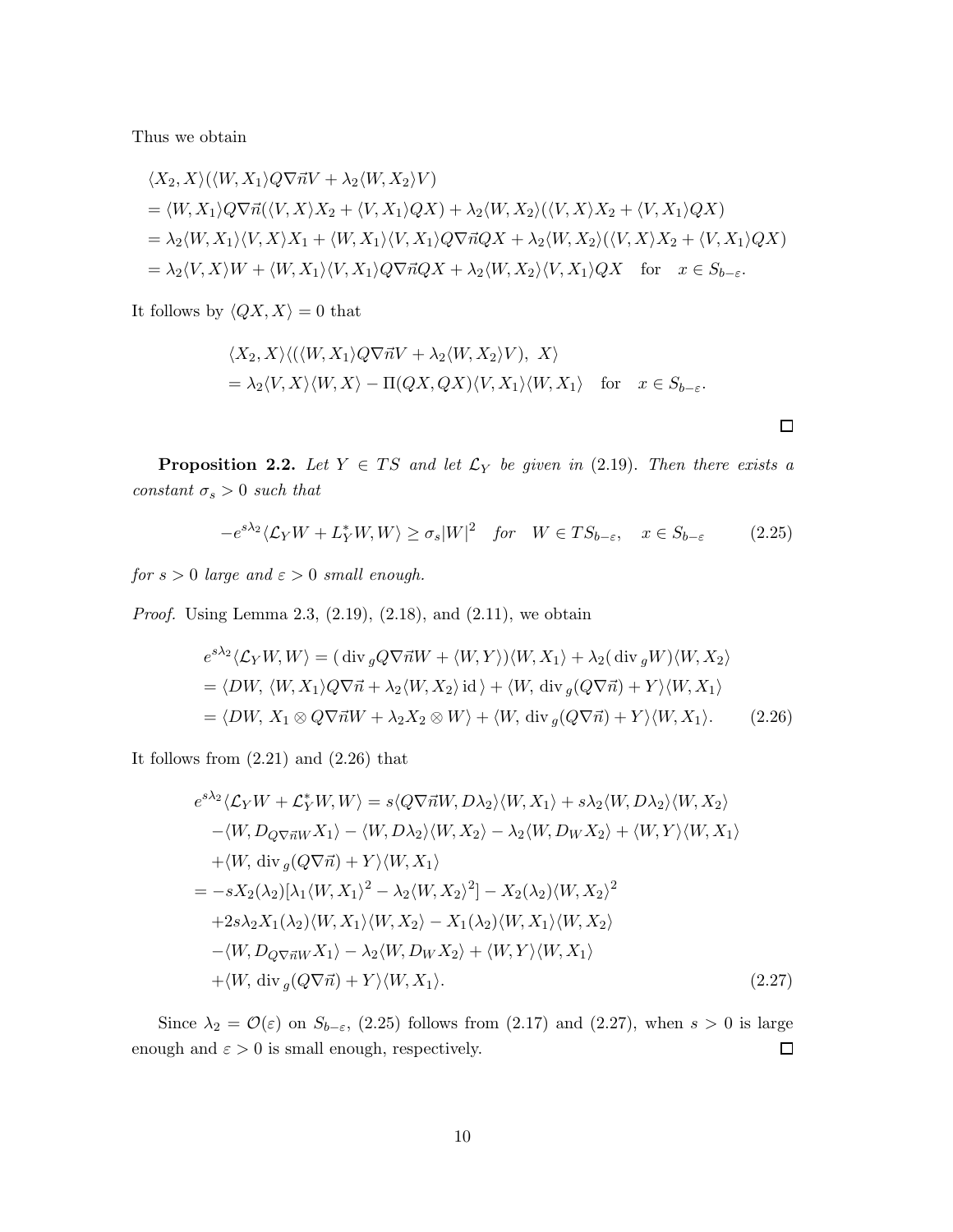**Lemma 2.6.** For any  $X, Y \in TS$ , the following holds.

$$
\nabla \vec{n}[X, Y] = D_X \nabla \vec{n} Y - D_Y \nabla \vec{n} X,\tag{2.28}
$$

$$
\operatorname{div}_g[X,Y] = X \operatorname{div}_g Y - Y \operatorname{div}_g X,\tag{2.29}
$$

*Proof.* A direct calculation yields

$$
D_X \nabla \vec{n} Y - D_Y \nabla \vec{n} X = \nabla_X \nabla_Y \vec{n} - \nabla_Y \nabla_X \vec{n} - \langle \nabla_X \nabla_Y \vec{n} - \nabla_Y \nabla_X \vec{n}, \vec{n} \rangle = \nabla_{[X, Y]} \vec{n}.
$$

For  $v \in C_0^1(S)$ , we have

$$
-\int_{S} v \operatorname{div} g[X, Y] dg = \int_{S} [X, Y] v dg = \int_{S} (XYv - YXv) dg
$$
  
= 
$$
\int_{S} [-(Yv) \operatorname{div} gX + (Xv) \operatorname{div} gY] dg = \int_{S} v(Y \operatorname{div} gX - X \operatorname{div} gY) dx.
$$

Then (2.29) follows.

Let  $\Phi \in TS$  be given such that

$$
\Pi(\Phi, \Phi) \neq 0 \quad \text{for} \quad p \in \overline{S}_{b-\varepsilon}.
$$

Define

$$
RV = D_V Q \nabla \vec{n} \Phi - D_{Q \nabla \vec{n} V} \Phi \quad \text{for} \quad V \in TS_{b-\varepsilon}.
$$
 (2.30)

Set

$$
h_1 = \frac{\langle R\Phi, Q\Phi \rangle}{\Pi(\Phi, \Phi)}, \quad h_2 = \frac{\langle RQ\Phi, Q\Phi \rangle - h_1 \langle \nabla \vec{n} Q\Phi, \Phi \rangle}{|\Phi|^2}, \tag{2.31}
$$

$$
Z = \frac{1}{|\Phi|^2} (R - h_1 Q \nabla \vec{n} - h_2 \operatorname{id})^T \Phi.
$$
 (2.32)

Lemma 2.7. *The following formula is true.*

$$
R = h_1 Q \nabla \vec{n} + h_2 \operatorname{id} + Z \otimes \Phi. \tag{2.33}
$$

*Proof.* We have

$$
\langle (R - h_1 Q \nabla \vec{n} - h_2 \operatorname{id}) \Phi, Q \Phi \rangle = h_1 \Pi(\Phi, \Phi) - h_1 \Pi(\Phi, \Phi) = 0.
$$

Since  $\frac{Q\Phi}{|\Phi|}, \frac{\Phi}{|\Phi|}$  $\frac{\Phi}{\vert \Phi \vert}$  forms an orthonormal frame, it follows that

$$
(R - h_1 Q \nabla \vec{n} - h_2 \operatorname{id}) W = \frac{1}{|\Phi|^2} \langle (R - h_1 Q \nabla \vec{n} - h_2 \operatorname{id}) W, \Phi \rangle \Phi
$$

$$
+ \frac{1}{|\Phi|^4} \langle (R - h_1 Q \nabla \vec{n} - h_2 \operatorname{id}) (\langle W, \Phi \rangle \Phi + \langle W, Q \Phi \rangle Q \Phi, Q \Phi \rangle Q \Phi
$$

$$
= \langle W, Z \rangle \Phi \quad \text{for} \quad W \in TS_{b-\varepsilon},
$$

where  $\langle \Phi, Q\Phi \rangle = 0.$  Thus (2.33) follows.

 $\Box$ 

 $\Box$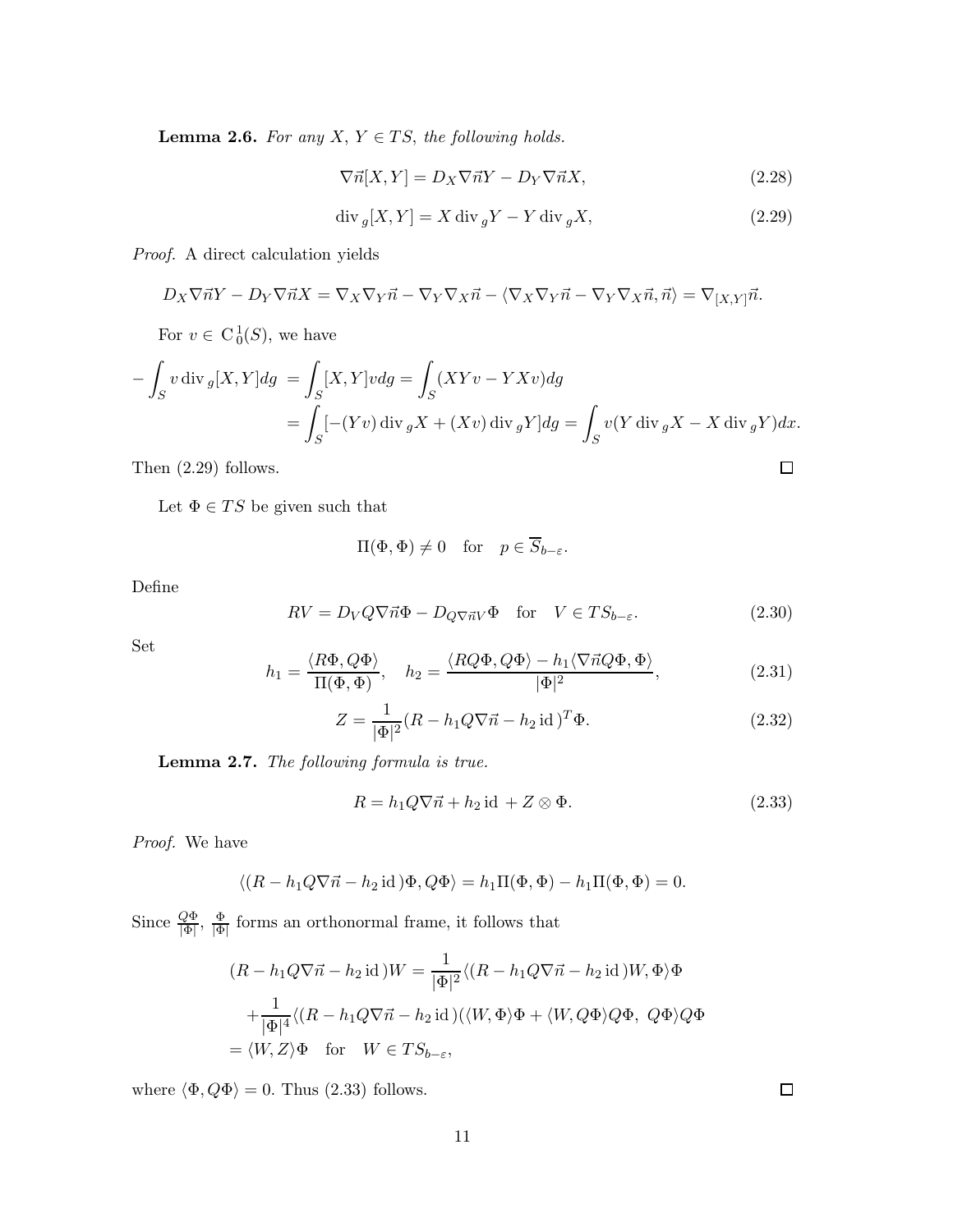**Proposition 2.3.** *Let*  $V \in TS_{b-\varepsilon}$  *be a solution to problem* (2.3). *Let*  $\Phi \in TS_{b-\varepsilon}$  *be given. Then*

$$
\mathcal{L}_Z[\Phi, V] = e^{-s\lambda_2} [(\Phi f_1 - h_1 f_1 - h_2 f_2 + \langle H, V \rangle) X_1 + \lambda_2 (\Phi f_2 - \langle D \operatorname{div}_g \Phi, V \rangle) X_2], \tag{2.34}
$$

*where* Z *is given in* (2.32) *and*

$$
H = \nabla \vec{n} Q D \operatorname{div} g \Phi + h_1 \operatorname{div} g Q \nabla \vec{n} - \operatorname{div} g R - i Z D \Phi.
$$

*Proof.* From (2.28), (2.30), (2.29), (2.9), and (2.33), we have

$$
\begin{split}\n\operatorname{div}_{g} Q \nabla \vec{n} [\Phi, V] &= \operatorname{div}_{g} Q (D_{\Phi} \nabla \vec{n} V - D_{V} \nabla \vec{n} \Phi) = \operatorname{div}_{g} (D_{\Phi} Q \nabla \vec{n} V - D_{V} Q \nabla \vec{n} \Phi) \\
&= \operatorname{div}_{g} [\Phi, Q \nabla \vec{n} V] - \operatorname{div}_{g} R V \\
&= \Phi \operatorname{div}_{g} Q \nabla \vec{n} V - Q \nabla \vec{n} V \operatorname{div}_{g} \Phi - \langle h_{1} Q \nabla \vec{n} + h_{2} \operatorname{id} + Z \otimes \Phi, \ D V \rangle \\
&- \langle \operatorname{div}_{g} R, V \rangle \\
&= \Phi f_{1} - Q \nabla \vec{n} V \operatorname{div}_{g} \Phi - h_{1} (\langle Q \nabla \vec{n}, D V \rangle + \langle \operatorname{div}_{g} Q \nabla \vec{n}, V \rangle) - h_{2} \operatorname{div}_{g} V \\
&- \langle D_{\Phi} V - D_{V} \Phi, Z \rangle + \langle h_{1} \operatorname{div}_{g} Q \nabla \vec{n}, V \rangle - D \Phi (Z, V) \\
&= - \langle [\Phi, V], Z \rangle + \langle \nabla \vec{n} Q D \operatorname{div}_{g} \Phi + h_{1} \operatorname{div}_{g} Q \nabla \vec{n} - \operatorname{i}_{Z} D \Phi - \operatorname{div}_{g} R, \ V \rangle \\
&+ \Phi f_{1} - h_{2} f_{2},\n\end{split}
$$

and

$$
\operatorname{div}_g[\Phi, V] = \Phi \operatorname{div}_g V - V \operatorname{div}_g \Phi = \Phi f_2 - \langle D \operatorname{div}_g \Phi, V \rangle.
$$

Thus (2.34) follows.

**Lemma 2.8.** 
$$
\langle X_2, Q\alpha_t \rangle < 0
$$
 for  $x \in \Gamma_b$ , where  $X_2$  is given in (2.14).

*Proof.* Since  $Q\alpha_t/|\alpha_t|$ ,  $\alpha_t/|\alpha_t|$  forms an orthonormal vector basis long  $\Gamma_0$  with positive orientation, the assumption (2.13) and the curvature conditions (1.4) and (1.5) imply

$$
D\kappa = \eta Q \alpha_t, \quad \eta \neq 0, \quad \langle D\kappa, -Q\alpha_t \rangle > 0 \quad \text{for} \quad x \in \Gamma_b. \tag{2.35}
$$

 $\Box$ 

 $\Box$ 

Then

$$
\eta = \langle D\kappa, Q\alpha_t \rangle / |\alpha_t|^2 < 0 \quad \text{for} \quad x \in \Gamma_b.
$$

It follows from (2.17) that

$$
\langle X_2, Q\alpha_t \rangle = \frac{1}{\eta} \langle X_2, D\kappa \rangle = \frac{\lambda_1}{\eta} X_2(\lambda_2) < 0
$$
 for  $x \in \Gamma_b$ .

12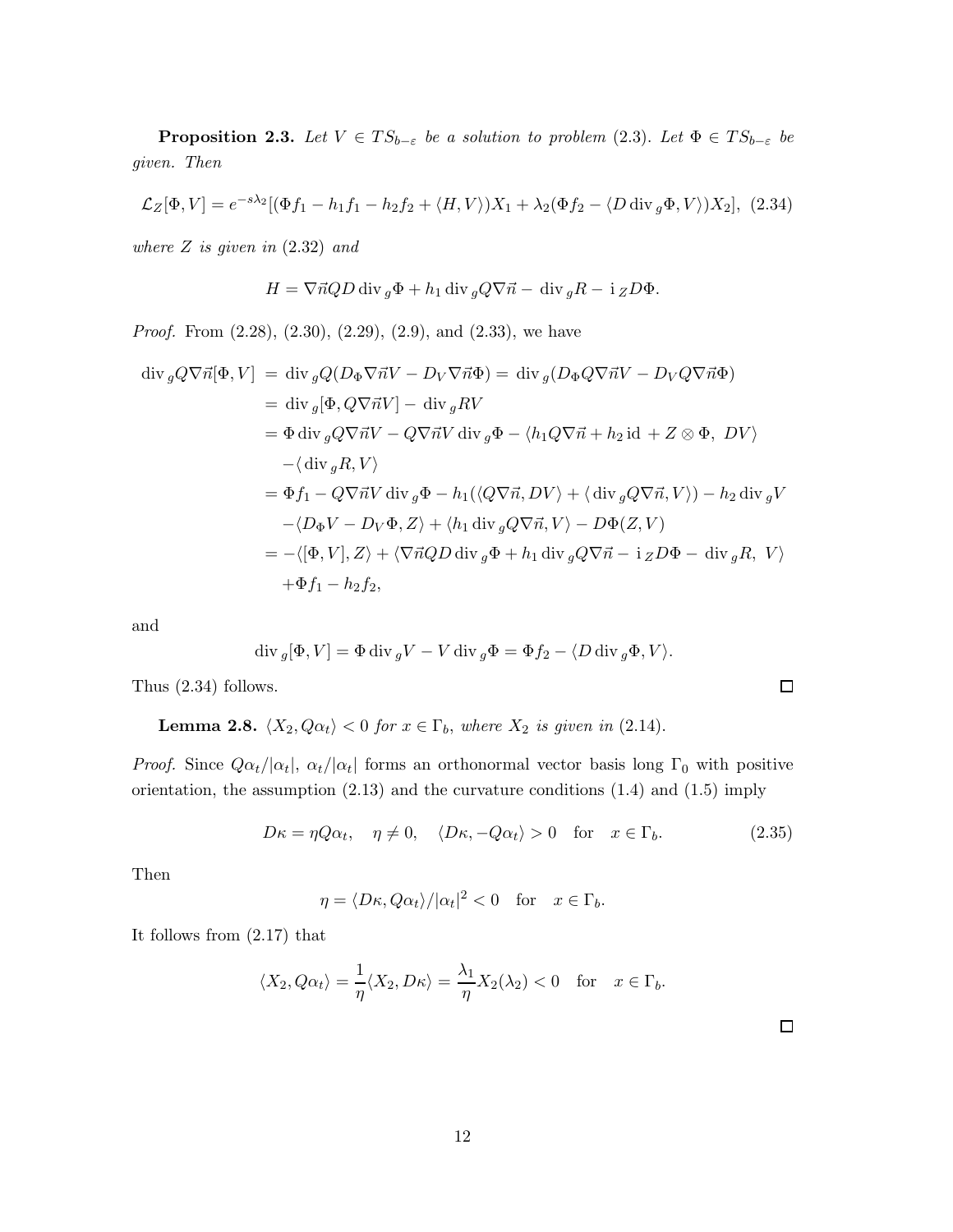**Proof of Theorem 2.1. Step 1.** Let  $V \in TS_{b-\varepsilon}$  satisfy (2.3). Taking  $Y = 0$  and  $W = V$  in (2.19), (2.23), and (2.24), respectively, we have, by (2.3),

$$
\mathcal{L}_0 V = e^{-s\lambda_2} (f_1 X_1 + \lambda_2 f_2 X_2),
$$

$$
\langle V, -\mathcal{L}_0 V \rangle = \langle -\mathcal{L}_0^* V, V \rangle - \text{div}_g (e^{-s\lambda_2} \langle V, X_1 \rangle Q \nabla \vec{n} V + e^{-s\lambda_2} \lambda_2 \langle V, X_2 \rangle V), \qquad (2.36)
$$

and

$$
\langle X_2, X \rangle \langle (\langle V, X_1 \rangle Q \nabla \vec{n} V + \lambda_2 \langle V, X_2 \rangle V), X \rangle
$$
  
=  $\lambda_2 \langle V, X \rangle^2 - \Pi (QX, QX) \langle V, X_1 \rangle^2$  for  $X \in TS_{b-\varepsilon}$ , (2.37)

respectively. Since  $Q\alpha_t/|\alpha_t|$ ,  $\alpha_t/|\alpha_t|$  forms an orthonormal vector basis along  $\Gamma_{b-\varepsilon}$  and  $\Gamma_b$ , respectively, it follows from  $(2.13)$  that

$$
\nu = -Q\alpha_t/|\alpha_t| \quad \text{for} \quad x \in \Gamma_b; \quad \nu = Q\alpha_t/|\alpha_t| \quad \text{for} \quad x \in \Gamma_{b-\varepsilon}.
$$

When given  $\varepsilon > 0$  is small, from Lemma 2.8, we have

$$
\langle X_2, \nu \rangle > 0 \quad \text{for} \quad x \in \Gamma_b; \quad \langle X_2, \nu \rangle < 0 \quad \text{for} \quad x \in \Gamma_{b-\varepsilon}.\tag{2.38}
$$

We integrate (2.36) over  $S_{b-\varepsilon}$  and use (2.37), where  $X = \nu$ , Proposition 2.2, and (2.38) to obtain

$$
2(V, -\mathcal{L}_0 V)_{L^2(S_{b-\varepsilon}, TS_{b-\varepsilon})} = (V, -\mathcal{L}_0^* V - \mathcal{L}_0 V)_{L^2(S_{b-\varepsilon}, TS_{b-\varepsilon})}
$$
  
+ 
$$
\int_{\Gamma_{b-\varepsilon} \cup \Gamma_b} \frac{e^{-\lambda_2 s}}{\langle X_2, \nu \rangle} [\Pi(Q\nu, Q\nu)\langle V, X_1 \rangle^2 - \lambda_2 \langle V, \nu \rangle^2] d\Gamma
$$
  

$$
\geq \sigma_s \|V\|_{L^2(S_{b-\varepsilon}, TS_{b-\varepsilon})}^2 + \int_{\Gamma_b} \frac{e^{-\lambda_2 s}}{\langle X_2, \nu \rangle} \Pi(Q\nu, Q\nu)\langle V, X_1 \rangle^2 d\Gamma
$$
  
+ 
$$
\int_{\Gamma_{b-\varepsilon}} \frac{e^{-\lambda_2 s}}{\langle X_2, \nu \rangle} [\Pi(Q\nu, Q\nu)\langle V, X_1 \rangle^2 d\Gamma - \lambda_2 \langle V, \nu \rangle^2] d\Gamma.
$$
 (2.39)

Thus (2.4) follows.

**Step 2.** We prove  $(2.5)$ . Let

$$
\Phi_1 = \alpha_t, \quad \Phi_2 = \Phi_1 + \eta Q \Phi_1,\tag{2.40}
$$

where  $\eta > 0$  is given small such that

$$
\Pi(\Phi_i, \Phi_i) > 0 \quad \text{for} \quad x \in S_{b-\varepsilon}, \quad i = 1, 2. \tag{2.41}
$$

Clearly,  $\Phi_1$ ,  $\Phi_2$  forms a basis of vector fields. It follows from (2.34) that

$$
\mathcal{L}_{Z_i}[\Phi_i, V] = e^{-s\lambda_2} [(\Phi_i f_1 - h_{i1} f_1 - h_{i2} f_2 + \langle H_i, V \rangle) X_1 + \lambda_2 (\Phi_i f_2 - \langle D \operatorname{div}_g \Phi_i, V \rangle) X_2], (2.42)
$$

where  $Z_i$  is given in (2.32) with  $\Phi = \Phi_i$ , and

$$
H_i = \nabla \vec{n} Q D \operatorname{div}_g \Phi_i + h_{i1} \operatorname{div}_g Q \nabla \vec{n} - \operatorname{div}_g R_i - i Z_i D \Phi_i.
$$

We repeat the produce in Step 1 with  $\mathcal{L}_0 V$  replaced by  $\mathcal{L}_{Z_i}[\Phi_i, V]$  to obtain (2.5).  $\Box$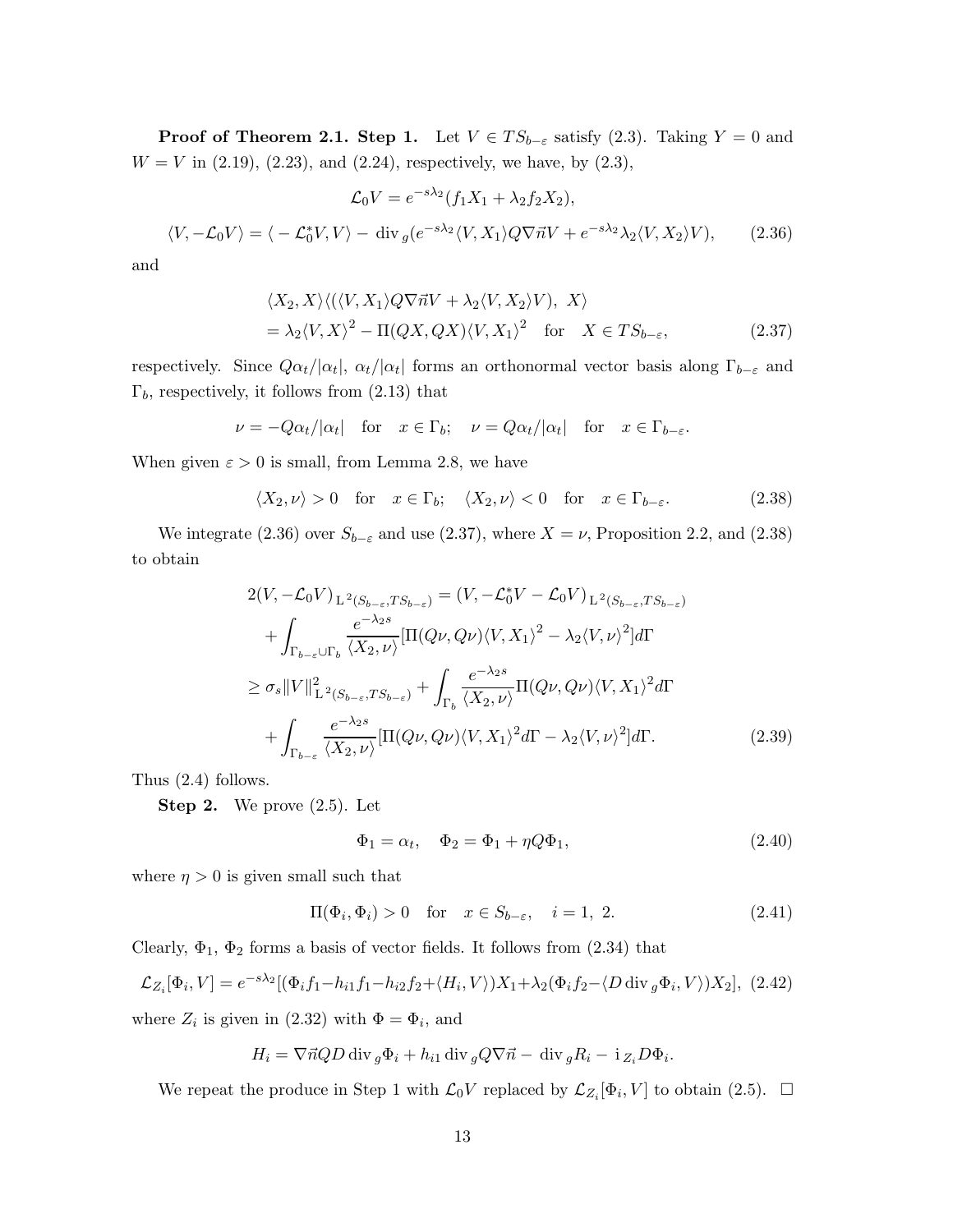# 3 The degenerated hyperbolic regions

In the sequel we assume that  $\Gamma_0 = {\alpha(t,0) | t \in [0,a)}$  is a non-degenerated curve, that does not contain just one point. For otherwise, we may replace  $\Gamma_0$  with any curve

$$
\Gamma_s = \{ \alpha(t, s) \mid t \in [0, a) \} \quad \text{for} \quad s \in (0, b).
$$

Let

$$
X_0 = Q \nabla \vec{n} Q D \kappa \quad \text{for} \quad x \in S.
$$

Let  $F \in W^{1,2}(S, TS)$  and  $f \in L^2(S)$ . We consider a degenerated hyperbolic problem

$$
\begin{cases} \langle D^2w, Q^*\Pi \rangle + \frac{1}{\kappa} X_0 w + \kappa (\text{tr}_g \Pi) w = \kappa f + \frac{1}{\kappa} \langle X_0, F \rangle + \langle DF, Q^*\Pi \rangle & x \in S, \\ w = q_0, \quad \langle Dw, Q\nabla \vec{n}\alpha_t \rangle = q_1, \quad x \in \Gamma_0. \end{cases}
$$
(3.1)

**Theorem 3.1.** *Let*  $m \geq 0$  *be an integer. Let*  $S$  *be of class*  $C^{m,1}$ *. Let*  $F \in W^{m+1,2}(S, TS)$ *,*  $f \in W^{m,2}(S), q_0 \in W^{m+1,2}(\Gamma_0), \text{ and } q_1 \in W^{m,2}(\Gamma_0). \text{ Then problem (3.1) admits a unique}$  $solution w \in W^{m+1,2}(S) satisfying$ 

$$
||w||_{W^{m+1,2}(S)}^2 + ||w||_{W^{m+1,2}(\Gamma_b)}^2 \leq C(||f||_{W^{m,2}(S)}^2 + ||F||_{W^{m+1,2}(S,TS)}^2 + ||q_0||_{W^{m+1,2}(\Gamma_0)}^2 + ||q_1||_{W^{m,2}(\Gamma_0)}^2),
$$
\n(3.2)

$$
\langle Dw, X_0 \rangle = \langle F, X_0 \rangle \quad \text{for} \quad x \in \Gamma_0. \tag{3.3}
$$

Let

$$
\Gamma_2(w, S) = \int_0^a (|D^2 w|^2 + |D w|^2 + |w|^2) \circ \alpha(t, 0) dt.
$$
 (3.4)

**Theorem 3.2.** Let S be of class  $C^{2,1}$ . Let w solve problem  $(3.1)$ . Then there are *constants*  $C > c > 0$  *such that* 

$$
c\Gamma_2(w, S) \le ||w||^2_{\mathcal{W}^{2,2}(S)} + ||f||^2_{\mathcal{W}^{1,2}(S)} + ||F||^2_{\mathcal{W}^{2,2}(S,TS)} \le C(\Gamma_2(w, S) + ||f||^2_{\mathcal{W}^{1,2}(S)} + ||F||^2_{\mathcal{W}^{2,2}(S,TS)}).
$$
\n(3.5)

The proofs of Theorems 3.1 and 3.2 will be given in the end of this section. Fix  $\varepsilon_0 > 0$  small, such that (2.17), Proposition 2.2, and

$$
\langle X_2, Q\alpha_t \rangle < 0 \quad \text{for} \quad x \in \overline{S}_{b-\varepsilon_0} \quad \text{(by Lemma 2.8)},\tag{3.6}
$$

hold true. The curve  $\Gamma_{b-\varepsilon_0}$  divides S into two regions:

$$
S = \Sigma_1 \cup \Sigma_2 \cup \Gamma_{b-\varepsilon_0},
$$

where

$$
\Sigma_1 = \{ \alpha(t,s) \, | \, (t,s) \in [0,a) \times (0,b-\varepsilon_0) \}, \quad \Sigma_2 = \{ \alpha(t,s) \, | \, (t,s) \in [0,a) \times (b-\varepsilon_0,b) \}.
$$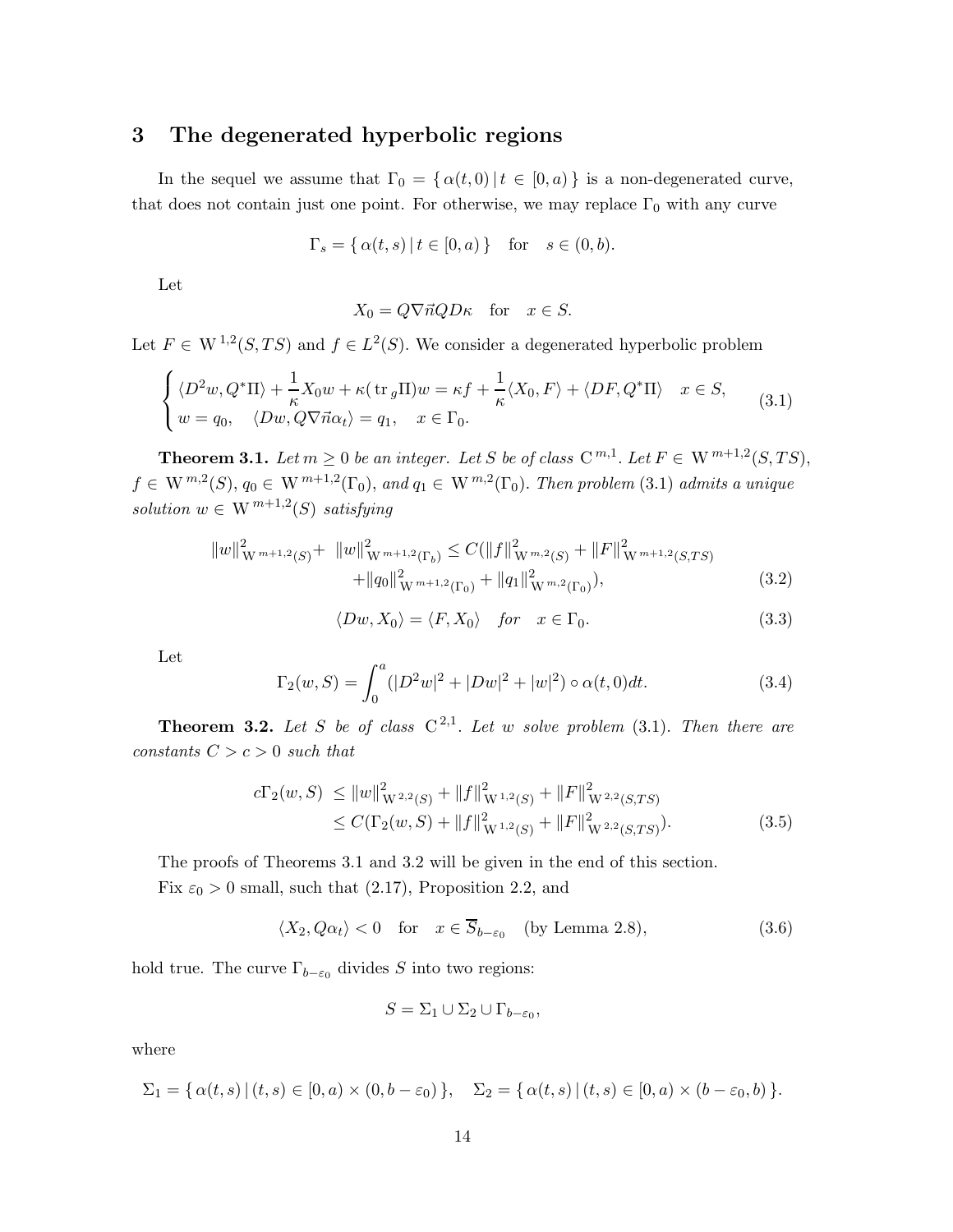We shall obtain solutions to the boundary-value problems on the regions  $\Sigma_1$  and  $\Sigma_2$ , separately. Then paste them together to have solutions to problem (3.1) on the region S.

To apply some existence results in [7, 9] to the boundary-value problem on the regions  $\Sigma_i$ , we recall some boundary operators in [7]. Let  $x \in \Gamma_{b-\varepsilon_0}$  be given.  $\mu \in T_xS$  with  $|\mu|=1$ is said to be the *noncharacteristic normal* outside  $\Sigma_2$  if there is a curve  $\zeta : (0, \varepsilon) \to \Sigma_2$ such that

$$
\zeta(0) = x, \quad \zeta'(0) = -\mu, \quad \Pi(\mu, \beta) = 0 \quad \text{for} \quad \beta \in T_x \Gamma_{b-\varepsilon_0}.
$$

Let  $\mu$  be the the noncharacteristic normal field along  $\Gamma_0$  outside  $\Sigma_2$ . We define the boundary operators  $\mathcal{T}_i: T_xM \to T_xM$  by

$$
\mathcal{T}_{i}\beta = \frac{1}{2} \Big[ \beta + (-1)^{i} \chi(\mu, \beta) \rho(\beta) Q \nabla \vec{n} \beta \Big] \quad \text{for} \quad \beta \in T_{x}M, \quad i = 1, 2,
$$

where

$$
\chi(\mu,\beta) = \text{sign det}(\mu,\beta,\vec{n}), \quad \varrho(\beta) = \frac{1}{\sqrt{-\kappa}} \text{sign } \Pi(\beta,\beta),
$$

and sign is the sign function. Noting that

$$
\mu = \frac{Q\nabla \vec{n}\alpha_t}{|\nabla \vec{n}\alpha_t|} \quad \text{for} \quad x \in \Gamma_{b-\varepsilon_0},
$$

it follows from (1.3) and (2.13) that

$$
\chi(\mu, \alpha_t) \circ \alpha(t, b - \varepsilon_0) = 1
$$
,  $\varrho(\alpha_t) \circ \alpha(t, b - \varepsilon_0) = \frac{1}{\sqrt{-\kappa}}$  for  $t \in [0, a)$ .

Thus

$$
(\mathcal{T}_2 - \mathcal{T}_1)\alpha_t \circ \alpha(t,0) = -\frac{1}{\sqrt{-\kappa}} Q \nabla \vec{n} \alpha_t \quad \text{for} \quad t \in [0, a).
$$

Similarly, as  $\Gamma_0$  is a part of the boundary of the region  $\Sigma_1$ , then

$$
(\mathcal{T}_2 - \mathcal{T}_1)\alpha_t \circ \alpha(t, 0) = \frac{1}{\sqrt{-\kappa}} Q \nabla \vec{n} \alpha_t \quad \text{for} \quad t \in [0, a).
$$

Since  $\Sigma_1$  is non-degenerated hyperbolic region, by similar arguments as for [7, Theorems 4.2 and 4.3] (or [9]), we have the following. The details are omitted.

#### Proposition 3.1. *Problem*

$$
\begin{cases} \langle D^2w, Q^*\Pi \rangle + \frac{1}{\kappa} X_0 w + \kappa (\text{tr}_g \Pi) w = \kappa f + \frac{1}{\kappa} \langle X_0, F \rangle + \langle DF, Q^*\Pi \rangle, \ x \in \Sigma_1, \\ w = q_0, \quad \langle Dw, Q\nabla \vec{n}\alpha_t \rangle = q_1 \quad \text{for} \quad x \in \Gamma_0 \end{cases} \tag{3.7}
$$

*admits a unique solution* w *satisfying*

$$
||w||_{\mathcal{W}^{m+1,2}(\Sigma_1)}^2 + \sum_{i=0}^{m+1} ||D^i w||_{\mathcal{L}^2(\Gamma_{b-\varepsilon_0})}^2 \leq C(||f||_{\mathcal{W}^{m,2}(\Sigma_1)}^2 + ||F||_{\mathcal{W}^{m+1,2}(\Sigma_1, T\Sigma_1)}^2 + ||q_0||_{\mathcal{W}^{m+1,2}(\Gamma_0)}^2 + ||q_1||_{\mathcal{W}^{m,2}(\Gamma_0)}^2).
$$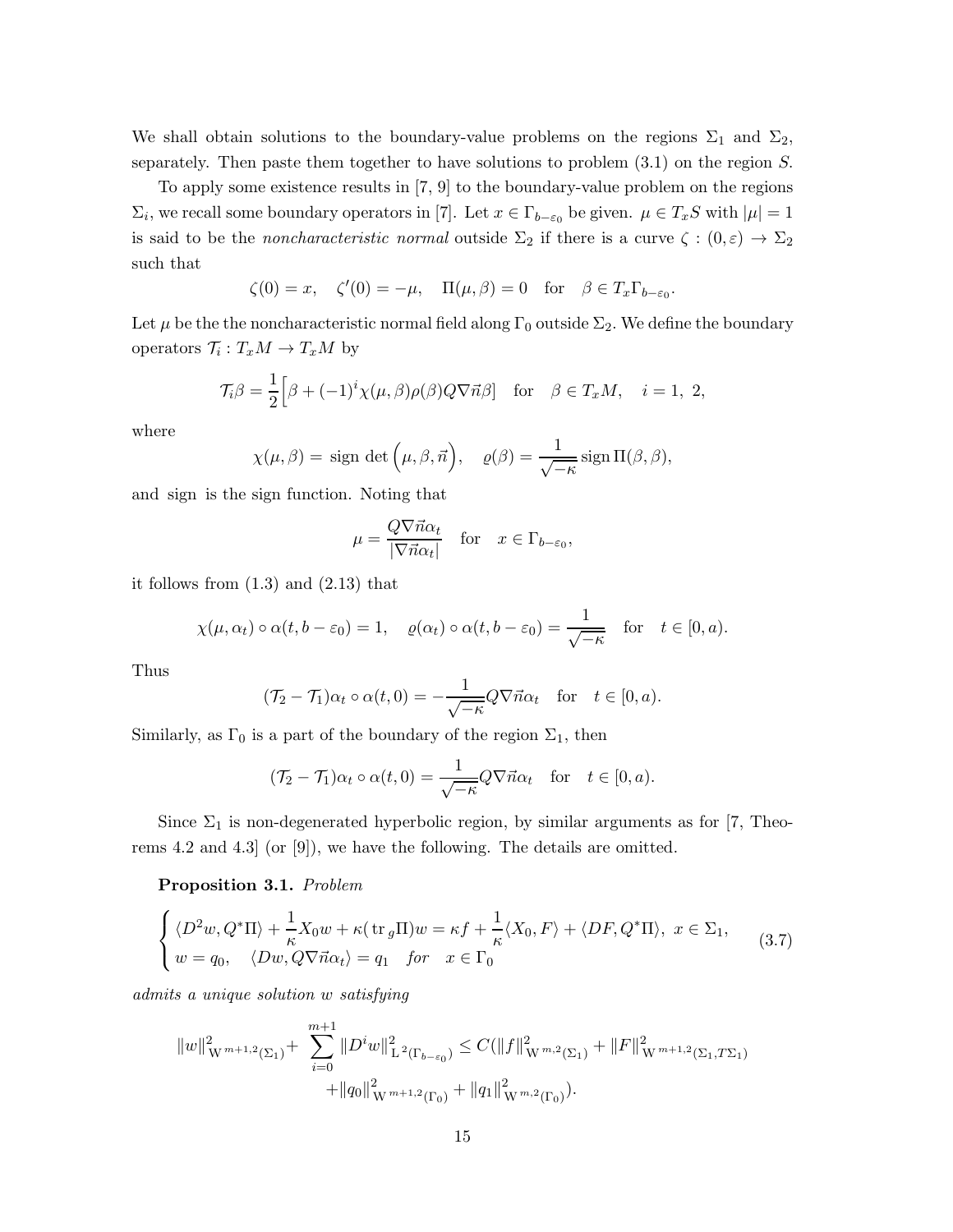Consider a degenerated problem

$$
\begin{cases} \langle D^2w, Q^*\Pi \rangle + \frac{1}{\kappa} X_0 w + \kappa (\text{tr}_g \Pi) w = \kappa f + \frac{1}{\kappa} \langle X_0, F \rangle + \langle DF, Q^*\Pi \rangle, \ x \in \Sigma_2, \\ w = q_0, \quad \langle Dw, Q\nabla \vec{n} \alpha_t \rangle = q_1 \quad \text{for} \quad x \in \Gamma_{b-\varepsilon_0}. \end{cases}
$$
(3.8)

Consier the regions

$$
\Sigma_{2\varepsilon} = \{ \alpha(t,s) \, | \, (t,s) \in [0,a) \times (b - \varepsilon_0, b - \varepsilon) \} \quad \text{for} \quad 0 < \varepsilon < \varepsilon_0. \tag{3.9}
$$

Since  $\Sigma_{2\varepsilon}$  are also non-degenerated hyperbolic regions for all given  $0 < \varepsilon < \varepsilon_0$ , for the same reasons as for  $\Sigma_1$ , problem (3.8) has solutions in  $W^{m+1,2}(\Sigma_{2\varepsilon})$  on the regions  $\Sigma_{2\varepsilon}$ . Because  $0 < \varepsilon < \varepsilon_0$  can be arbitrarily small, problem (3.8) actually admits a unique solution w on the region  $\Sigma_2$ , which satisfies  $w \in W^{m+1,2}(\Sigma_{2\varepsilon})$  for all  $0 < \varepsilon < \varepsilon_0$ . Then Theorem 3.1 follows from Propositions 3.1 and 3.2 later.

Lemma 3.1. *We have*

$$
-\kappa(\nabla \vec{n})^{-1}\beta = Q\nabla \vec{n}Q\beta \quad \text{for} \quad \beta \in T_xM, \quad x \in M, \quad \kappa(x) \neq 0.
$$

*Proof.* Let  $\kappa(x) \neq 0$ . Let  $e_1, e_2$  be an orthonormal basis of  $T_xS$  with positive orientation such that

$$
\nabla \vec{n} e_i = \lambda_i e_i \quad \text{for} \quad x,
$$

where  $\lambda_i$  are the principal curvatures. We have

$$
Q\nabla \vec{n}Q\beta = Q\nabla \vec{n}Q(\langle \beta, e_1 \rangle e_1 + \langle \beta, e_2 \rangle e_2) = Q\nabla \vec{n}(-\langle \beta, e_1 \rangle e_2 + \langle \beta, e_2 \rangle e_1)
$$
  
=  $Q(-\langle \beta, e_1 \rangle \lambda_2 e_2 + \langle \beta, e_2 \rangle \lambda_1 e_1) = -\langle \beta, e_1 \rangle \lambda_2 e_1 - \langle \beta, e_2 \rangle \lambda_1 e_2$   
=  $-\kappa(\nabla \vec{n})^{-1}\beta$ .

 $\Box$ 

**Lemma 3.2.** *For*  $V \in W^{1,2}(S, TS)$ , *we have* 

$$
\langle D(\nabla \vec{n} V), Q^*\Pi\rangle = \text{ div}_g \kappa V \quad \text{for} \quad x \in S.
$$

*Proof.* Let  $x \in S$  be fixed. Let  $e_1, e_2$  be an orthonormal basis of  $T_xS$  with positive orientation such that

$$
\nabla \vec{n} e_1 = \lambda_i e_i.
$$

Suppose that  $E_1, E_2$  be a frame field normal at x such that

$$
E_i = e_i \quad \text{at} \quad x.
$$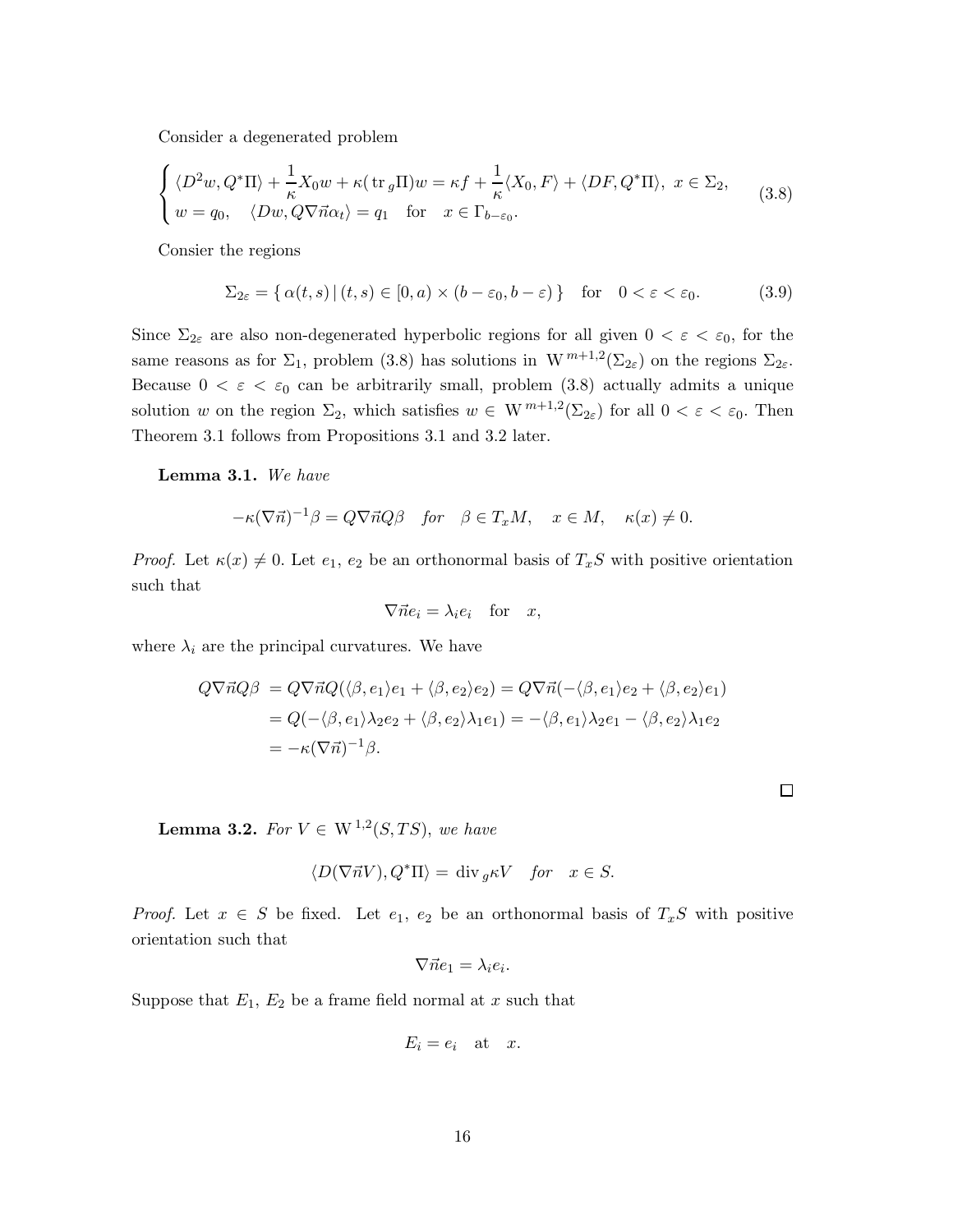We have

$$
\langle D(\nabla \vec{n}V), Q^* \Pi \rangle = \lambda_2 E_1 \langle \nabla \vec{n}V, E_1 \rangle + \lambda_1 E_2 \langle \nabla \vec{n}V, E_2 \rangle
$$
  
\n
$$
= \lambda_2 E_1 \langle V, \nabla \vec{n}E_1 \rangle + \lambda_1 E_2 \langle V, \nabla \vec{n}E_2 \rangle
$$
  
\n
$$
= \lambda_2 \langle D_{E_1}V, \nabla \vec{n}E_1 \rangle + \lambda_1 \langle D_{E_2}V, \nabla \vec{n}E_2 \rangle + \lambda_2 \langle V, D_{E_1}(\nabla \vec{n}E_1) \rangle + \lambda_1 \langle V, D_{E_2}(\nabla \vec{n}E_2) \rangle
$$
  
\n
$$
= \kappa \operatorname{div}_g V + (\Pi_{22} \Pi_{111} + \Pi_{11} \Pi_{122}) \langle V, E_1 \rangle + (\Pi_{22} \Pi_{121} + \Pi_{11} \Pi_{222}) \langle V, E_2 \rangle
$$
  
\n
$$
= \kappa \operatorname{div}_g V + (\Pi_{22} \Pi_{111} + \Pi_{11} \Pi_{221} - 2\Pi_{12} \Pi_{121}) \langle V, E_1 \rangle
$$
  
\n
$$
+ (\Pi_{22} \Pi_{112} + \Pi_{11} \Pi_{222} - 2\Pi_{12} \Pi_{122}) \langle V, E_2 \rangle
$$
  
\n
$$
= \kappa \operatorname{div}_g V + E_1(\kappa) \langle V, E_1 \rangle + E_2(\kappa) \langle V, E_2 \rangle = \operatorname{div}_g \kappa V \text{ at } x,
$$

where  $\Pi_{ij} = \Pi(E_i, E_j)$  and  $\Pi_{ijk} = D\Pi(E_i, E_j, E_k)$ .

**Lemma 3.3.** *For*  $v, w \in W^{2,2}(S)$ *, we have* 

$$
\langle D^2 v, Q^* \Pi \rangle = \text{div}_g \, \mathbf{i}_{Dv} Q^* \Pi,\tag{3.10}
$$

$$
\Pi(QDv, QDw) + w\langle D^2v, Q^*\Pi \rangle = \text{div}_g(wi_{Dv}Q^*\Pi). \tag{3.11}
$$

*Proof.* Let  $x \in S$  be fixed. Suppose that  $E_1$ ,  $E_2$  is a frame field normal at x with positive orientation such that

$$
\Pi(E_1, E_2) = 0 \quad \text{at} \quad x.
$$

Then

$$
QE_1 = -E_2, \quad QE_2 = E_1 \text{ in a neighborhood of } x.
$$

Using the above formulas, we compute

$$
\begin{split} \operatorname{div}_{g} \mathbf{i}_{Dv} Q^{*} \Pi &= E_{1} \langle \mathbf{i}_{Dv} Q^{*} \Pi, E_{1} \rangle + E_{2} \langle \mathbf{i}_{Dv} Q^{*} \Pi, E_{2} \rangle = E_{1} [\Pi (QDv, QE_{1})] + E_{2} [\Pi (QDv, QE_{2})] \\ &= E_{1}(v_{1} \Pi_{22} - v_{2} \Pi_{12}) + E_{2}(-v_{1} \Pi_{12} + v_{2} \Pi_{11}) \\ &= v_{11} \Pi_{22} + v_{1} \Pi_{221} - v_{2} \Pi_{121} - v_{1} \Pi_{122} + v_{22} \Pi_{11} + v_{2} \Pi_{112} \\ &= \langle D^{2}v, Q^{*} \Pi \rangle, \end{split}
$$

where  $v_i = E_i v$ ,  $\Pi_{ijk} = D\Pi(E_i, E_j, E_k)$ , and the following formulas have been used

$$
\Pi_{221}=\Pi_{122},\quad \Pi_{121}=\Pi_{112}.
$$

Since  $\langle i_{Dv}Q^*\Pi, Dw \rangle = \Pi(QDv, QDw)$ , (3.11) follows from (3.10).

 $\Box$ 

 $\Box$ 

Proposition 3.2. *Problem* (3.8) *admits a unique solution* w *satisfying*

$$
||w||_{\mathcal{W}^{1,2}(\Sigma_2)}^2 + ||w||_{\mathcal{W}^{1,2}(\Gamma_b)}^2 \le C(||f||_{\mathcal{L}^2(\Sigma_2)}^2 + ||F||_{\mathcal{W}^{1,2}(\Sigma_2, T\Sigma_2)}^2 + ||q_0||_{\mathcal{W}^{1,2}(\Gamma_{b-\varepsilon_0})}^2 + ||q_1||_{\mathcal{L}^2(\Gamma_{b-\varepsilon_0})}^2),
$$
\n(3.12)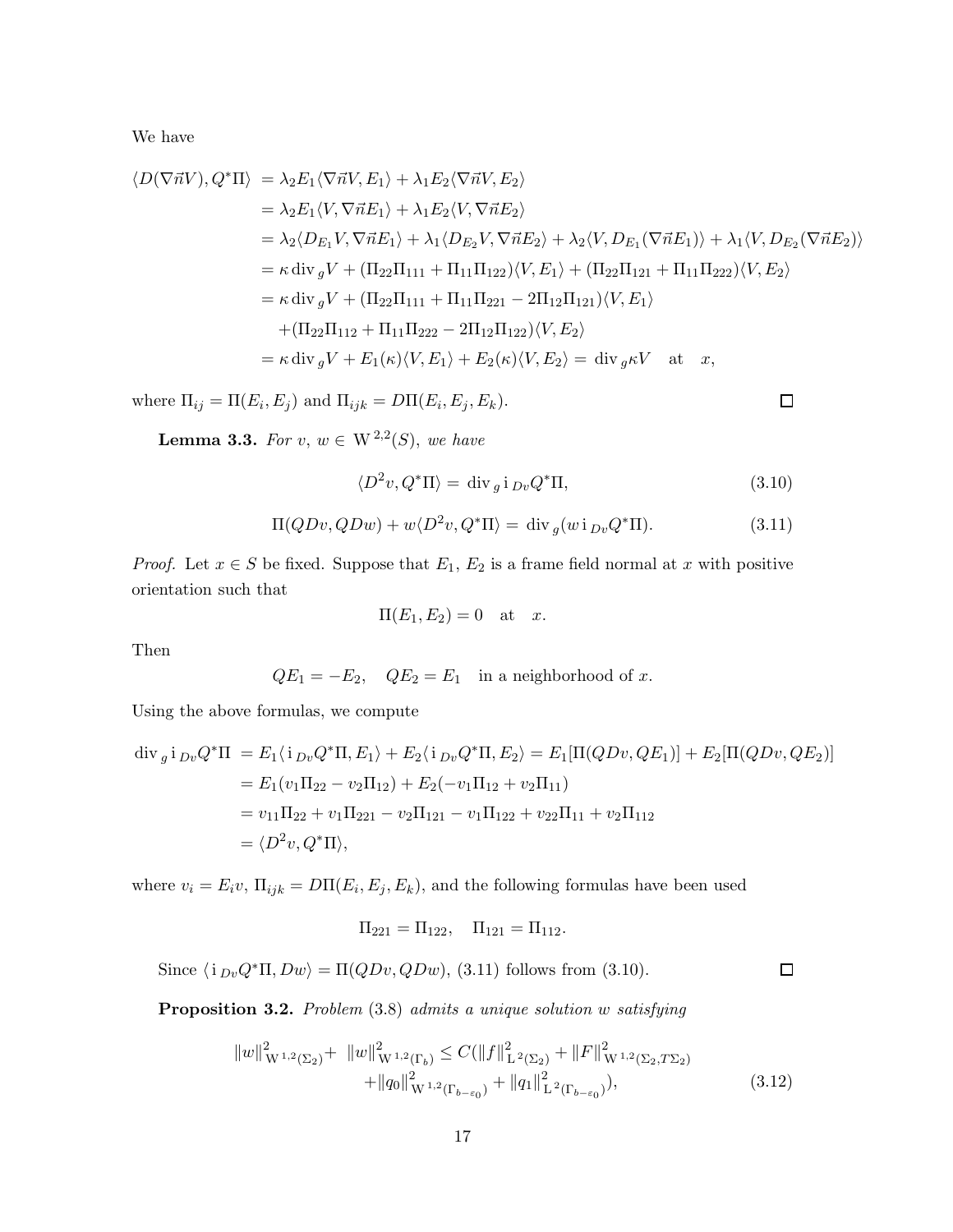$$
\langle Dw, X_0 \rangle = \langle F, X_0 \rangle \quad \text{for} \quad x \in \Gamma_0. \tag{3.13}
$$

*Furthermore, for*  $m \geq 1$ *, the following estimates hold.* 

$$
||w||_{\mathcal{W}^{m+1,2}(\Sigma_2)}^2 + ||w||_{\mathcal{W}^{m+1,2}(\Gamma_b)}^2 \le C(||f||_{\mathcal{W}^{m,2}(\Sigma_2)}^2 + ||F||_{\mathcal{W}^{m+1,2}(\Sigma_2, T\Sigma_2)}^2 + ||q_0||_{\mathcal{W}^{m+1,2}(\Gamma_{b-\varepsilon_0})}^2 + ||q_2||_{\mathcal{W}^{m,2}(\Gamma_{b-\varepsilon_0})}^2).
$$
\n(3.14)

*Proof.* Our task is to establish  $(3.12)-(3.14)$ . Let w solve problem  $(3.8)$ . As before, we define

$$
W = (\nabla \vec{n})^{-1} (Dw - F) \quad \text{for} \quad x \in \Sigma_2. \tag{3.15}
$$

Then

$$
Dw = \nabla \vec{n}W + F \quad \text{for} \quad x \in \Sigma_2.
$$

Let  $E_1, E_2$  be an orthonormal frame on  $S_{b-\varepsilon_0}$  with positive orientation. From Lemma 2.1, we have

$$
\begin{aligned} \operatorname{div}_g QDw &= \langle D_{E_1}(QDw), E_1 \rangle + \langle D_{E_2}(QDw), E_2 \rangle = \langle QD_{E_1}Dw, E_1 \rangle + \langle QD_{E_2}Dw, E_2 \rangle \\ &= -\langle D_{E_1}Dw, QE_1 \rangle - \langle D_{E_2}Dw, QE_2 \rangle = \langle D_{E_1}Dw, E_2 \rangle - \langle QD_{E_2}Dw, E_1 \rangle = 0. \end{aligned}
$$

Thus we obtain

$$
\operatorname{div}_g Q \nabla \vec{n} W = -\operatorname{div}_g Q F \quad \text{for} \quad x \in \Sigma_2.
$$

On the other hand, from Lemma 3.1, we have

$$
X_0 = -\kappa (\nabla \vec{n})^{-1} D\kappa \quad \text{for} \quad x \in \Sigma_2.
$$

Then

$$
\langle W, D\kappa \rangle = \langle Dw - F, (\nabla \vec{n})^{-1} D\kappa \rangle = \frac{1}{\kappa} \langle F - Dw, X_0 \rangle
$$
 for  $x \in \Sigma_2$ .

In addition, it follows from Lemma 3.2 and the first equation in (3.8) that

$$
\kappa \operatorname{div}_g W + \langle W, D\kappa \rangle = \operatorname{div}_g \kappa W = \langle D(\nabla \vec{n}W), Q^* \Pi \rangle = \langle D^2 w - DF, Q^* \Pi \rangle
$$
  
=  $\kappa [f - (\operatorname{tr}_g \Pi)w] + \frac{1}{\kappa} \langle X_0, F - Dw \rangle$  for  $x \in \Sigma_2$ .

Thus we obtain

$$
\operatorname{div}_g W = f - (\operatorname{tr}_g \Pi) w \quad \text{for} \quad x \in \Sigma_2.
$$

That is,  $W \in T\Sigma_2$  solves problem

$$
\begin{cases} \operatorname{div}_{g} Q \nabla \vec{n} W = - \operatorname{div}_{g} Q F & \text{for} \quad x \in \Sigma_{2}, \\ \operatorname{div}_{g} W = -(\operatorname{tr}_{g} \Pi) w + f & \text{for} \quad x \in \Sigma_{2}. \end{cases}
$$
(3.16)

**Step 1.** Consider the case of  $m = 0$ .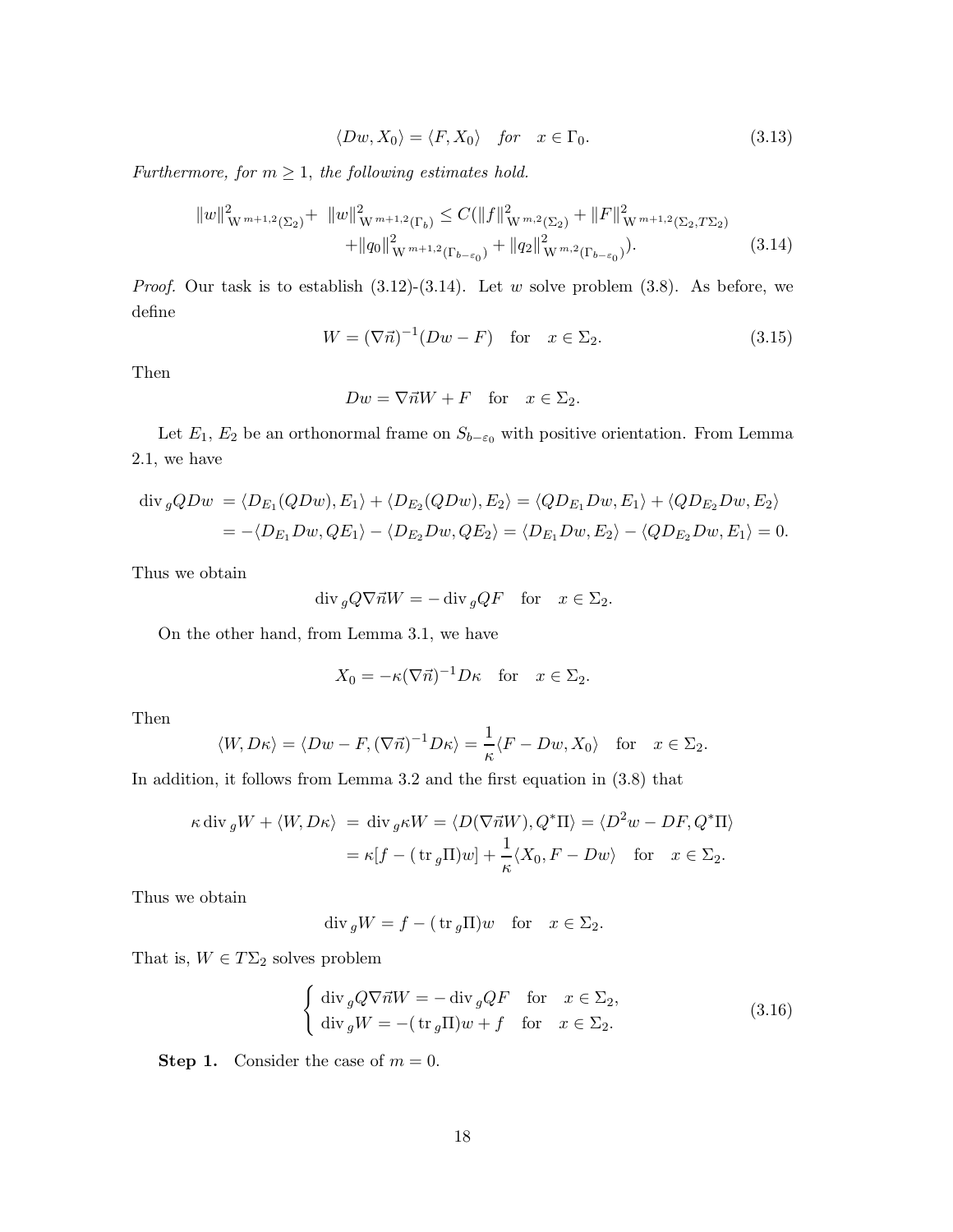We first prove (3.13). Let  $\mathcal{L}_0 W$  be given by (2.19) where  $V = W$  and  $Y = 0$ . It follows from  $(3.16)$  that

$$
\mathcal{L}_0 W = e^{-s\lambda_2} \{ -(\text{div}_g QF)X_2 + \lambda_2 [-(\text{tr}_g \Pi)w + f]X_2 \}. \tag{3.17}
$$

From  $(2.23)$  and  $(2.25)$ , we have

$$
2\langle W, -\mathcal{L}_0 W \rangle \ge \sigma_{\varepsilon_0} |W|^2 - \text{div}_g (e^{-s\lambda_2} \langle W, X_2 \rangle Q \nabla \vec{n} W + e^{-s\lambda_2} \lambda_2 \langle W, X_2 \rangle W), \qquad (3.18)
$$

for  $x \in \Sigma_2$ . Let  $\Sigma_{2\varepsilon}$  be given in (3.9) for  $0 < \varepsilon < \varepsilon_0$ . We integrate (3.18) over  $\Sigma_{2\varepsilon}$  and use  $(2.24)$  to have

$$
2(W, -\mathcal{L}_0 W)_{L^2(\Sigma_{2\varepsilon}, T\Sigma_{2\varepsilon})} \ge \sigma_{\varepsilon_0} \|W\|_{L^2(\Sigma_{2\varepsilon}, T\Sigma_{2\varepsilon})}^2 + \int_{\Gamma_{b-\varepsilon}} \frac{e^{-s\lambda_2}}{\langle X_2, \nu \rangle} [\frac{\Pi(\alpha_t, \alpha_t)}{|\alpha_t|^2} \langle W, X_1 \rangle^2 + |\lambda_2| \langle W, \nu \rangle^2] d\Gamma + \int_{\Gamma_{b-\varepsilon_0}} \frac{e^{-s\lambda_2}}{\langle X_2, \nu \rangle} [\frac{\Pi(\alpha_t, \alpha_t)}{|\alpha_t|^2} \langle W, X_1 \rangle^2 + |\lambda_2| \langle W, \nu \rangle^2] d\Gamma,
$$
(3.19)

for  $0 < \varepsilon < \varepsilon_0$ .

Next, we deal with the first boundary integration in the right hand side of (3.19). Since

$$
\langle W, \nu \rangle = \langle \nu, X_2 \rangle \langle W, X_1 \rangle + \frac{\langle \nu, X_2 \rangle}{\lambda_2} \langle Dw - F, X_2 \rangle \quad \text{for} \quad x \in \Sigma_{2\varepsilon},
$$

it follows that

$$
\frac{\Pi(\alpha_t, \alpha_t)}{|\alpha_t|^2} \langle W, X_1 \rangle^2 + |\lambda_2| \langle W, \nu \rangle^2
$$
  
\n
$$
\geq \frac{\langle \nu, X_2 \rangle^2}{2|\lambda_2|} \langle Dw - F, X_2 \rangle^2 + \left[ \frac{\Pi(\alpha_t, \alpha_t)}{|\alpha_t|^2} - |\lambda_2| \langle \nu, X_1 \rangle^2 \right] \langle W, X_1 \rangle^2 \quad \text{for} \quad x \in \Gamma_{b-\varepsilon}.
$$

Noting that

$$
|\lambda_2| = \mathcal{O}(\varepsilon), \quad \langle X_2, \nu \rangle > 0 \quad \text{for} \quad x \in \Gamma_{b-\varepsilon},
$$

we have

$$
\int_{\Gamma_{b-\varepsilon}} \frac{e^{-s\lambda_2}}{\langle X_2, \nu \rangle} \left[ \frac{\Pi(\alpha_t, \alpha_t)}{|\alpha_t|^2} \langle W, X_1 \rangle^2 + |\lambda_2| \langle W, \nu \rangle^2 \right] d\Gamma
$$
\n
$$
\geq \sigma \int_{\Gamma_{b-\varepsilon}} \left( \frac{1}{|\lambda_2|} \langle Dw - F, X_2 \rangle^2 + \langle W, X_1 \rangle^2 \right) d\Gamma \quad \text{for} \quad \varepsilon > 0 \quad \text{small}, \tag{3.20}
$$

which imply that

$$
\langle Dw, X_2 \rangle = \langle F, X_2 \rangle \quad \text{for} \quad x \in \Gamma_b. \tag{3.21}
$$

On the other hand, from (2.35),

$$
X_0 = Q\nabla \vec{n}QD\kappa = -\eta Q\nabla \vec{n}\alpha_t = \eta \langle \nabla \vec{n}\alpha_t, QX_1 \rangle X_1 + \eta \langle \nabla \vec{n}\alpha_t, QX_2 \rangle X_2
$$
  
=  $-\eta \langle \nabla \vec{n}\alpha_t, X_2 \rangle X_1 + \eta \langle \nabla \vec{n}\alpha_t, X_1 \rangle X_2 = \eta \lambda_1 \langle \alpha_t, X_1 \rangle X_2 \text{ for } x \in \Gamma_b.$  (3.22)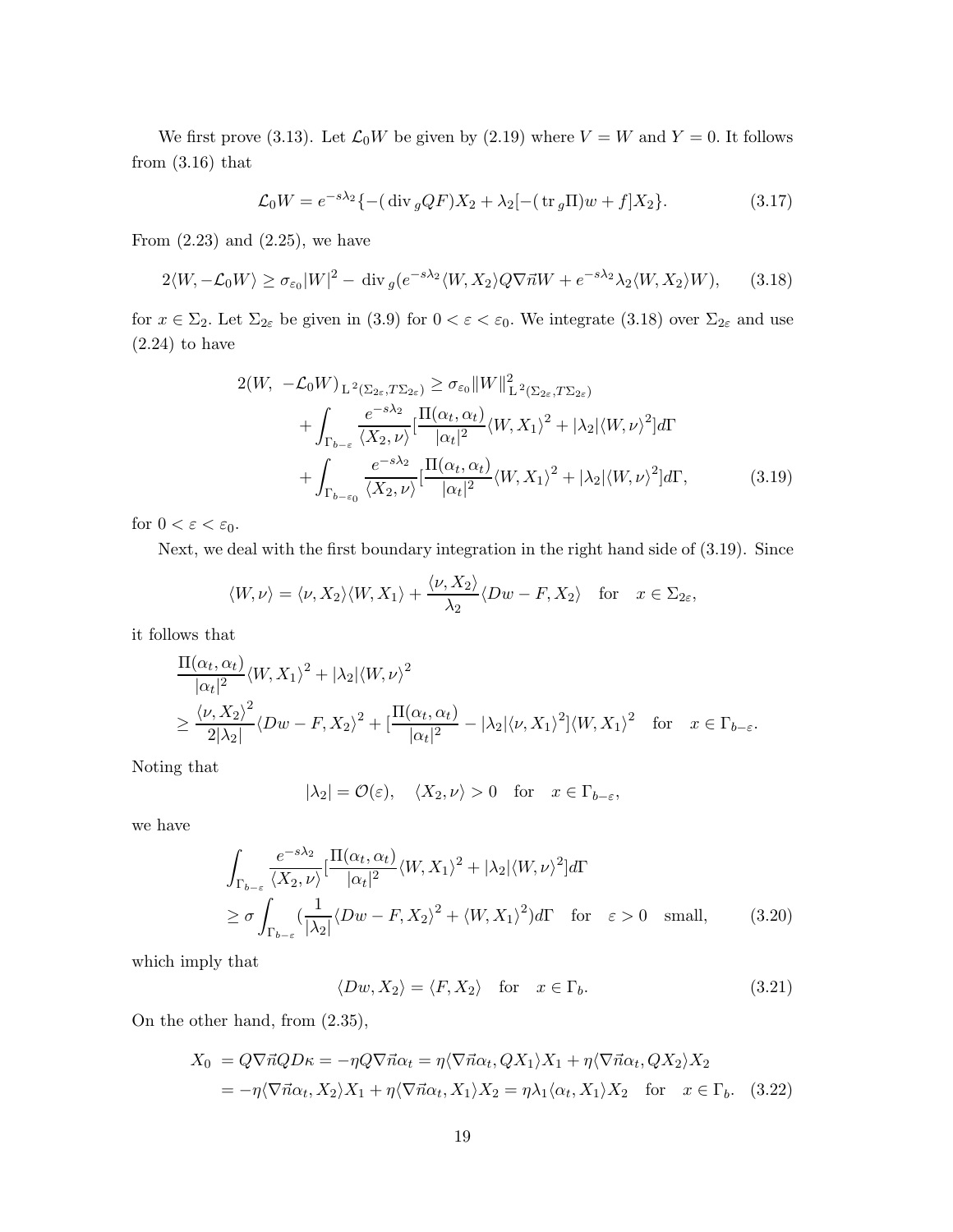Thus (3.13) follows.

We claim that

$$
\langle X_1, \tau \rangle \neq 0 \quad \text{for} \quad x \in \Gamma_b,
$$
\n
$$
(3.23)
$$

where  $\tau = \alpha_t / |\alpha_t|$ . For otherwise,  $\langle X_1, \tau \rangle = 0$  implies that  $\tau = \pm X_2$  and

$$
\Pi(\tau,\tau) = \Pi(X_2,X_2) = 0,
$$

which contradicts (1.3). Thus

$$
\langle Dw, \tau \rangle = \langle \tau, X_1 \rangle \langle Dw, X_1 \rangle + \langle \tau, X_2 \rangle \langle Dw, X_2 \rangle
$$
  
=  $\langle \tau, X_1 \rangle \langle Dw, X_1 \rangle + \langle \tau, X_2 \rangle \langle F, X_2 \rangle,$ 

that is

$$
\langle Dw, X_1 \rangle = \frac{1}{\langle X_1, \tau \rangle} (\langle Dw, \tau \rangle - \langle X_2, \tau \rangle \langle F, X_2 \rangle) \text{ for } x \in \Gamma_b.
$$

Then

$$
\langle W, X_1 \rangle = \frac{1}{\lambda_1} \langle Dw - F, X_1 \rangle = \frac{1}{\lambda_1 \langle X_1, \tau \rangle} \langle Dw, \tau \rangle
$$

$$
-\frac{1}{\lambda_1} \langle F, X_1 \rangle - \frac{\langle X_2, \tau \rangle}{\lambda_1 \langle X_1, \tau \rangle} \langle F, X_2 \rangle \quad \text{for} \quad x \in \Gamma_b.
$$
(3.24)

We now integrate (3.18) over  $\Sigma_2$  and use (2.24) to obtain

$$
2(W, -\mathcal{L}_0 W)_{L^2(\Sigma_2, T\Sigma_2)} \ge \sigma_{\varepsilon_0} \|W\|_{L^2(\Sigma_2, T\Sigma_2)}^2 + \int_{\Gamma_b} \frac{e^{-s\lambda_2} \Pi(\alpha_t, \alpha_t)}{\langle X_2, \nu \rangle |\alpha_t|^2} \langle W, X_1 \rangle^2 d\Gamma + \int_{\Gamma_{b-\varepsilon_0}} \frac{e^{-s\lambda_2}}{\langle X_2, \nu \rangle} \left[ \frac{\Pi(\alpha_t, \alpha_t)}{|\alpha_t|^2} \langle W, X_1 \rangle^2 - \lambda_2 \langle W, \nu \rangle^2 \right] d\Gamma. \tag{3.25}
$$

It follows from (3.25), (3.17), and (3.24) that

$$
||Dw||_{\mathcal{L}^{2}(\Sigma_{2},T\Sigma_{2})}^{2} + \int_{\Gamma_{b}} \langle Dw,\tau\rangle^{2} d\Gamma \leq C(||w||_{\mathcal{L}^{2}(\Sigma_{2})}^{2} + ||f||_{\mathcal{L}^{2}(\Sigma_{2})}^{2} + ||F||_{\mathcal{W}^{1,2}(\Sigma_{2},T\Sigma_{2})}^{2}
$$
  
+ 
$$
||F||_{\mathcal{L}^{2}(\Gamma_{b},TM)}^{2} + ||F||_{\mathcal{L}^{2}(\Gamma_{b-\varepsilon_{0}},TM)}^{2} + ||Dw||_{\mathcal{L}^{2}(\Gamma_{b-\varepsilon_{0}},TM)}^{2})
$$
  

$$
\leq C(||w||_{\mathcal{L}^{2}(\Sigma_{2})}^{2} + ||f||_{\mathcal{L}^{2}(\Sigma_{2})}^{2} + ||F||_{\mathcal{W}^{1,2}(\Sigma_{2},T\Sigma_{2})}^{2} + ||Dw||_{\mathcal{L}^{2}(\Gamma_{b-\varepsilon_{0}},TM)}^{2}).
$$
 (3.26)

Thus (3.12) follows from (3.26) and the boundary data in (3.8).

**Step 2.** We prove (3.14) in the case of  $m = 1$ . The case of  $m \geq 2$  can be treated by the similar arguments.

Let W be given in (3.15). Suppose that  $\Phi_2$  and  $\Phi_2$  are given in (2.40) such that

$$
\Pi(\Phi_i, \Phi_i) > 0 \quad \text{for} \quad x \in \Sigma_2
$$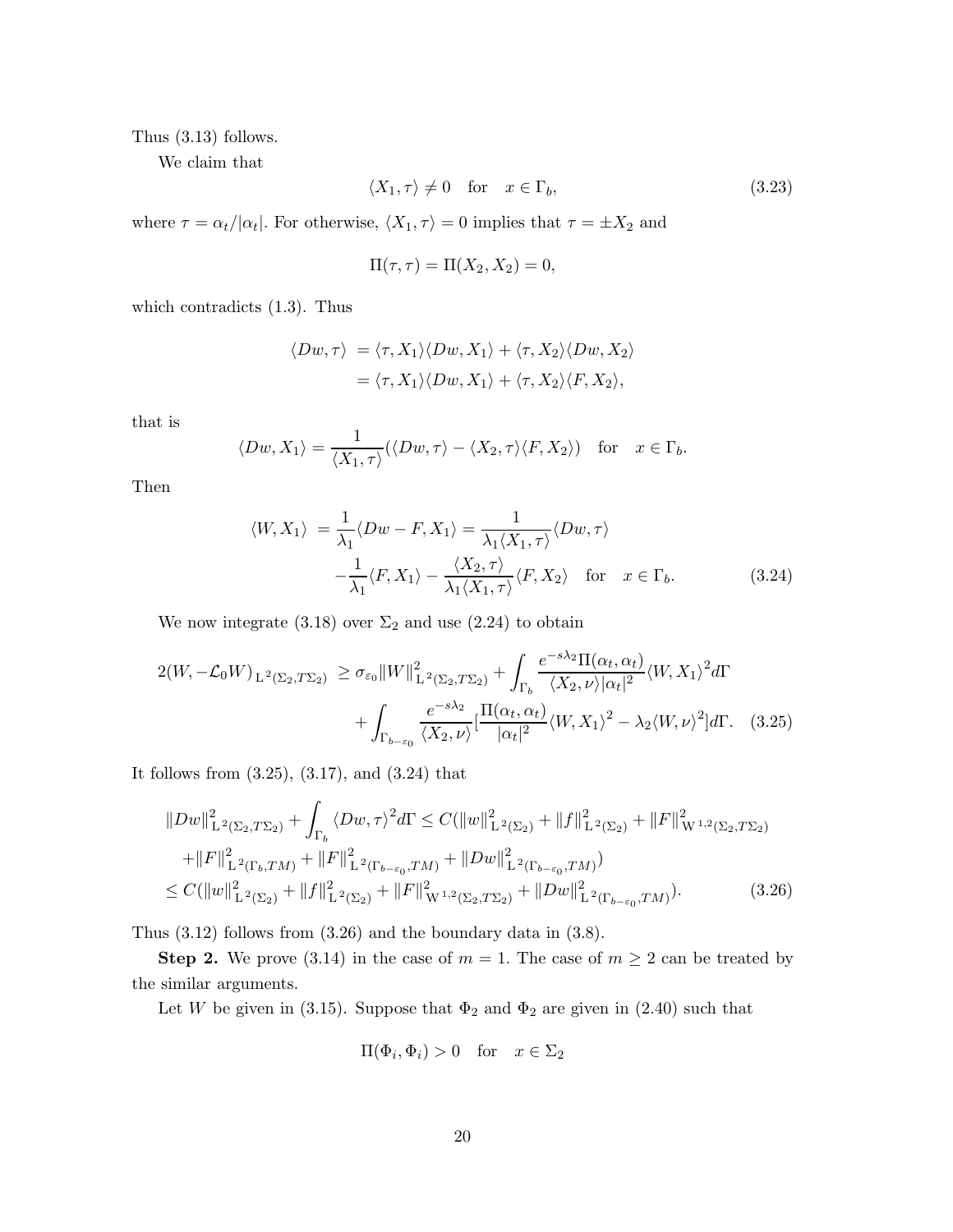and  $\Phi_2$ ,  $\Phi_2$  forms a basis of vector fields on  $\Sigma_2$ . By a similar computation as in (2.42), we have

$$
\mathcal{L}_{Z_i}[\Phi_i, W] = e^{-s\lambda_2} [(\Phi_i f_2 - h_{i1} f_2 - h_{i2} f_2 + \langle H_i, W \rangle) X_2
$$
  
 
$$
+ \lambda_2 (\Phi_i f_2 - \langle D \operatorname{div}_g \Phi_i, W \rangle) X_2], \qquad (3.27)
$$

where  $Z_i$ ,  $h_{2i}$ , and  $H_i$  are the same as in (2.42), and

$$
f_2 = -\operatorname{div}_g QF
$$
,  $f_2 = -(\operatorname{tr}_g \Pi)w + f$  for  $x \in \Sigma_2$ .

By a similar argument as in Step 1 yields

$$
2([\Phi_i, W], -\mathcal{L}_{Z_i}[\Phi_i, W])_{L^2(\Sigma_2, T\Sigma_2)}
$$
  
\n
$$
\geq \sigma_{\varepsilon_0} ||[\Phi_i, W]||_{L^2(\Sigma_2, T\Sigma_2)}^2 + \int_{\Gamma_b \cup \Gamma_{b-\varepsilon_0}} e^{-s\lambda_2} P_i(W_{\varepsilon}) d\Gamma,
$$
\n(3.28)

where

$$
P_i(W) = \frac{1}{\langle X_2, \nu \rangle} [\Pi(\tau, \tau) \langle [\Phi_i, W], X_1 \rangle^2 - \lambda_2 \langle [\Phi_i, W], \nu \rangle^2], \quad i = 1, 2. \tag{3.29}
$$

Since

$$
\langle X_2, \nu \rangle > 0
$$
 for  $x \in \Gamma_b$ ,  $\langle X_2, \nu \rangle < 0$  for  $x \in \Gamma_{b-\varepsilon_0}$ ,

from  $(3.27)-(3.29)$ , we obtain

$$
\|[\Phi_i, W]\|_{\mathcal{L}^2(\Sigma_2, T\Sigma_2)}^2 + \int_{\Gamma_b} \langle D_{\Phi_i} W, X_1 \rangle^2 d\Gamma \le C (\|f\|_{W^{1,2}(\Sigma_2)}^2 + \|F\|_{W^{2,2}(\Sigma_2, T\Sigma_2)}^2 + \|w\|_{W^{1,2}(\Sigma_2)}^2 + \|w\|_{\mathcal{L}^2(\Sigma_2)}^2 + \|Dw\|_{\mathcal{L}^2(\Sigma_2, T\Sigma_2)}^2), \tag{3.30}
$$

for  $i = 1, 2$ , which imply that

$$
W \in W^{1,2}(\Sigma_2, T\Sigma_2).
$$

Thus, by the trace theorem,

$$
W \in L^2(\Gamma_b, TM). \tag{3.31}
$$

It is easy to check that  $\tau = \alpha_t/|\alpha_t|$ ,  $X_2$  forms a vector basis along  $\Gamma_b$  by (3.23). From  $(3.21)$ , we have

$$
Dw = p_1 \tau + p_2 X_2 \quad \text{for} \quad x \in \Gamma_b,
$$

where

$$
p_1 = \frac{1}{1 - \langle \tau, X_2 \rangle^2} [\tau(w) - \langle \tau, X_2 \rangle \langle F, X_2 \rangle], \quad p_2 = \frac{1}{1 - \langle \tau, X_2 \rangle^2} [-\langle \tau, X_2 \rangle \tau(w) + \langle F, X_2 \rangle].
$$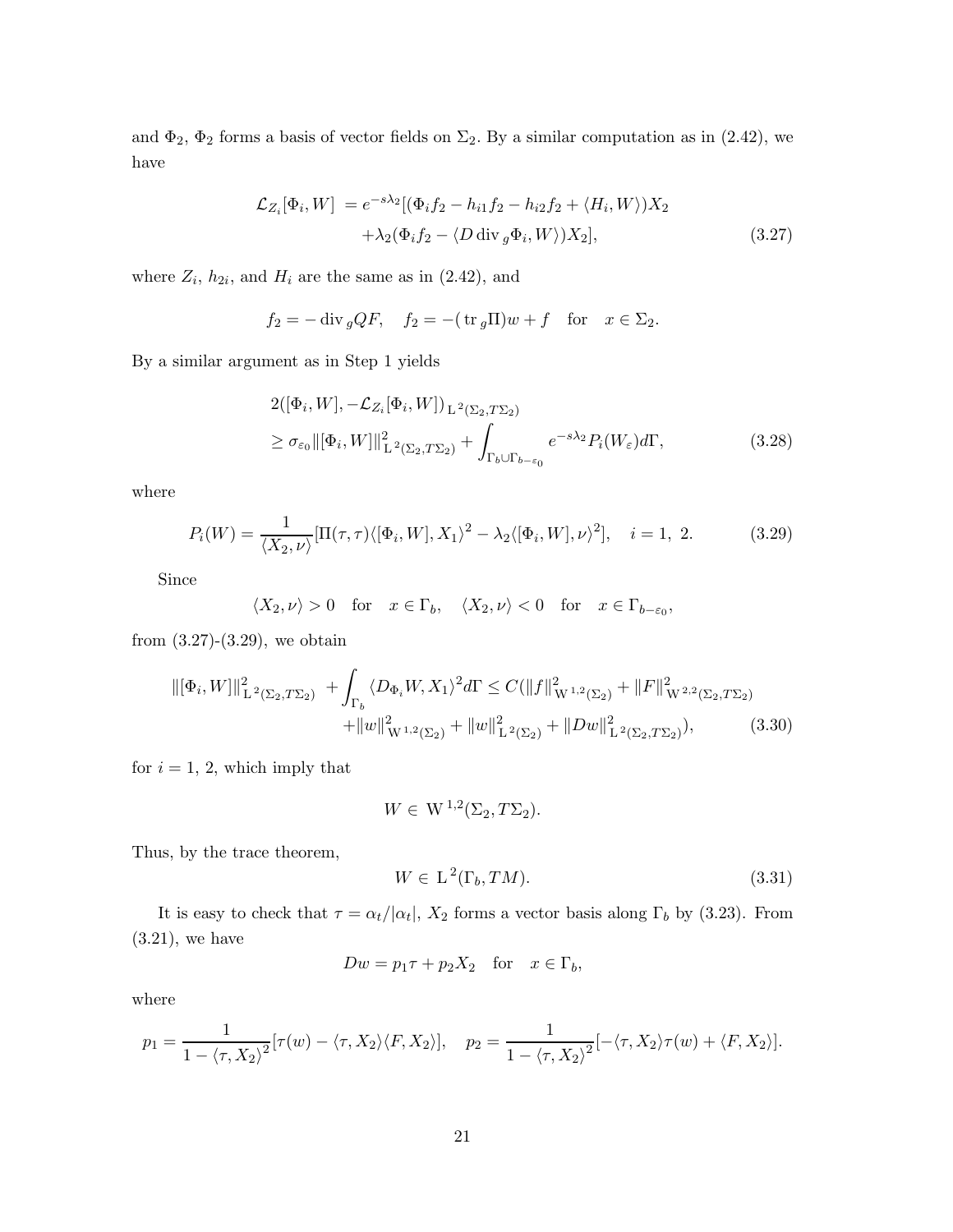Thus

$$
|\langle D_{\tau}Dw, X_1 \rangle| \ge |\langle \tau, X_1 \rangle| |\tau(p_1)| - C(|Dw| + |F|)
$$
  
 
$$
\ge |\langle \tau, X_1 \rangle| |\tau \tau(w)| - C(|\tau(w)| + |F| + |DF|) \text{ for } x \in \Gamma_b.
$$
 (3.32)

Next, we compute

$$
\langle D_{\Phi_1}(\nabla \vec{n}W), X_1 \rangle = \Phi_1(\lambda_1 \langle W, X_1 \rangle) - \langle \nabla \vec{n}W, D_{\Phi_1} X_1 \rangle
$$
  
= 
$$
\Phi_1(\lambda_1) \langle W, X_1 \rangle + \langle \nabla \vec{n} D_{\Phi_1} W, X_1 \rangle + \lambda_1 \langle W, D_{\Phi_1} X_1 \rangle - \langle \nabla \vec{n}W, D_{\Phi_1} X_1 \rangle.
$$

Thus

$$
\lambda_1 \langle D_{\Phi_1} W, X_1 \rangle = \langle \nabla \vec{n} D_{\Phi_1} W, X_1 \rangle = \langle D_{\Phi_1} (Dw - F), X_1 \rangle
$$

$$
-\Phi_1(\lambda_1) \langle W, X_1 \rangle - \lambda_1 \langle W, D_{\Phi_1} X_1 \rangle + \langle \nabla \vec{n} W, D_{\Phi_1} X_1 \rangle
$$

which yields, by  $(3.31)$  and  $(3.32)$ ,

$$
|\langle D_{\Phi_1} W, X_1 \rangle| \ge |\alpha_t| |\langle D_{\tau} Dw, X_1 \rangle| - C(|W| + |DF|)
$$
  
 
$$
\ge \sigma |\tau \tau(w)| - C(|W| + |\tau(w)| + |F| + |DF| \quad \text{for} \quad x \in \Gamma_b,
$$

since  $\Phi_1 = |\alpha_t|\tau$ . Thus (3.14) follows from (3.30) in the case of  $m = 1$ .

**Proof of Theorem 3.1** We solve problem (3.7) on the region  $\Sigma_1$  to have a solution  $w_2$  and then solve problem (3.8) on  $\Sigma_2$  with the data

$$
q_0 = w_2
$$
,  $q_2 = \langle Dw_2, Q\nabla \vec{n}\alpha_t \rangle$  for  $x \in \Gamma_{b-\epsilon_0}$ ,

to obtain the solution  $w_2$ . Furthermore, paste two solutions together to have a solution to problem  $(3.1)$  on the region S. Clearly, the solution meets our needs.  $\Box$ 

Proof of Theorem 3.2 From Theorem 3.1 and [7, Theorem 4.3], we have

$$
c\Gamma_2(w, S) \le ||w||_{\mathcal{W}^{2,2}(\Sigma_1)}^2 + ||f||_{\mathcal{W}^{1,2}(\Sigma_1)}^2 + ||F||_{\mathcal{W}^{2,2}(\Sigma_1, T\Sigma_1)}^2
$$
  
\n
$$
\le ||w||_{\mathcal{W}^{2,2}(S)}^2 + ||f||_{\mathcal{W}^{1,2}(S)}^2 + ||F||_{\mathcal{W}^{2,2}(S,TS)}^2
$$
  
\n
$$
\le C(\Gamma_2(w, S) + ||f||_{\mathcal{W}^{1,2}(S)}^2 + ||F||_{\mathcal{W}^{2,2}(S,TS)}^2).
$$

 $\Box$ 

 $\Box$ 

# 4 Proofs of Theorems 1.1-1.3 in Section 1

Let

$$
U \in T_{\text{sym}}^2 S.
$$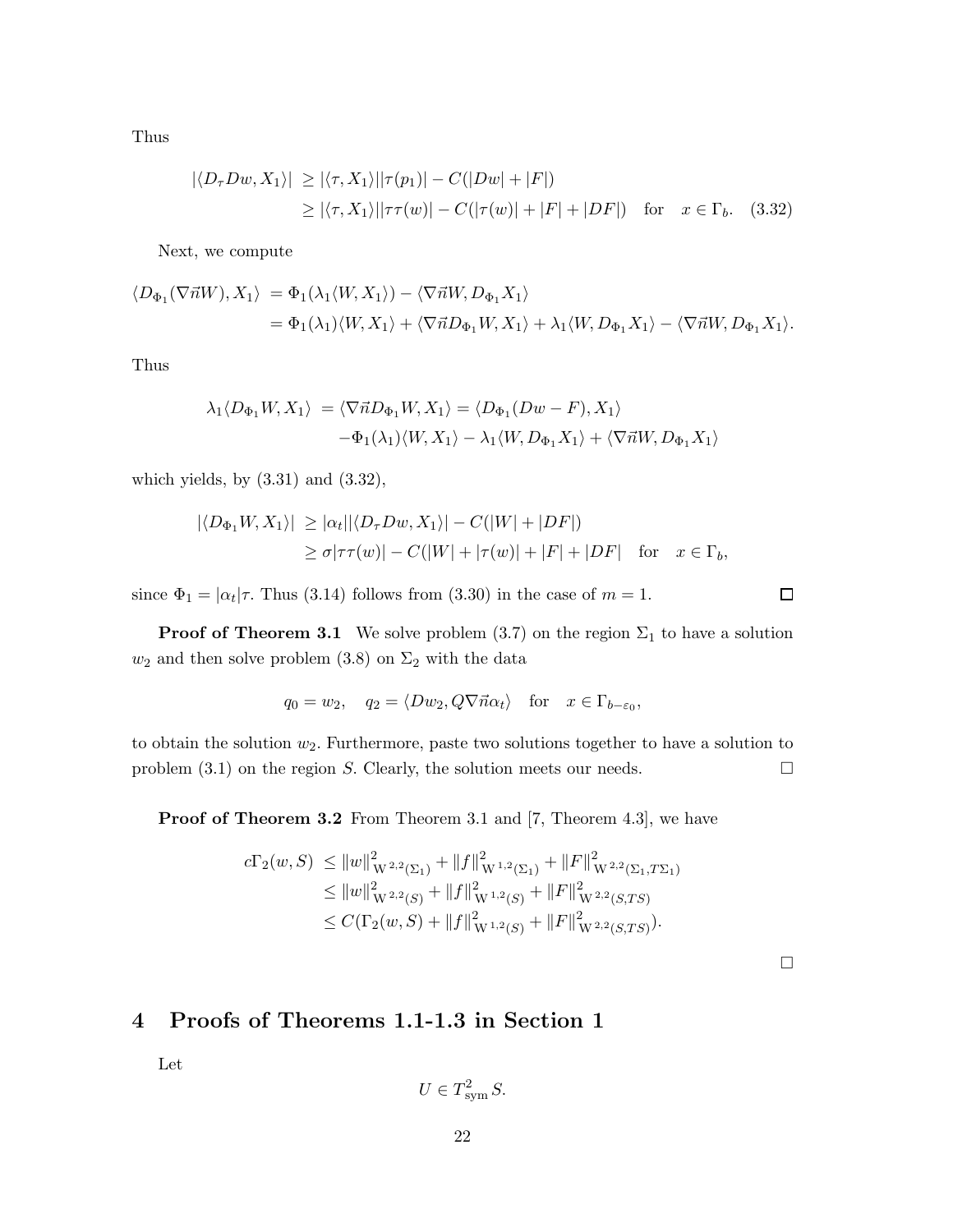Consider problem

$$
\begin{cases}\nDv = \nabla \vec{n}V + F & \text{for } x \in S, \\
\text{div}_g V + v \,\text{tr}_g \Pi = f & \text{for } x \in S,\n\end{cases}
$$
\n(6.1)

where  $(V, v) \in W^{1,2}(S, T) \times W^{1,2}(S)$  is the unknown and

$$
F = Q[D(\text{tr}_g U) - \text{div}_g U], \quad f = -\text{tr}_g U(Q\nabla \vec{n}\cdot, \cdot) \quad \text{for} \quad x \in S. \tag{6.2}
$$

For  $y \in W^{1,2}(S, \mathbb{R}^3)$ , let

$$
2v = \nabla y(e_2, e_2) - \nabla y(e_2, e_2) \quad \text{for} \quad x \in S,
$$
\n(6.3)

$$
V = (\nabla \vec{n})^{-1} (Dv - F) \quad \text{for} \quad x \in S,
$$
\n
$$
(6.4)
$$

where  $e_2$ ,  $e_2$  is an orthonormal basis of  $T_xS$  with positive orientation.

By [7, Section 2], there is a  $y \in W^{1,2}(S, \mathbb{R}^3)$  to solve problem (1.1) if and only if  $(v, V)$ , being given in  $(6.3)$  and  $(6.4)$ , solves problem  $(6.1)$ . In that case, we have

$$
\begin{cases}\n\nabla_{e_1} y = U(e_1, e_1)e_1 + [v + U(e_1, e_2)]e_2 - \langle QV, e_1 \rangle \vec{n}, \\
\nabla_{e_2} y = [-v + U(e_1, e_2)]e_1 + U(e_2, e_2)e_2 - \langle QV, e_2 \rangle \vec{n},\n\end{cases}
$$
 for  $x \in S$ . (6.5)

Moreover, from [7, Theorem 2.1],  $(V, v)$  is a solution to problem (6.1) if and only if v solves problem

$$
\langle D^2v, Q^*\Pi \rangle + \frac{1}{\kappa} X_0 v + v\kappa \operatorname{tr}_g \Pi = \kappa f + \frac{1}{\kappa} \langle X_0, F \rangle + \langle DF, Q^*\Pi \rangle \quad \text{for} \quad x \in S,\tag{6.6}
$$

where  $f$  and  $F$  are given in (6.2).

Proof of Theorem 1.1 We solve the degenerated hyperbolic problem

$$
\begin{cases} \langle D^2v, Q^*\Pi \rangle + \frac{1}{\kappa} X_0 v + \kappa (\operatorname{tr}_g \Pi)v = \kappa f + \frac{1}{\kappa} \langle X_0, F \rangle + \langle DF, Q^*\Pi \rangle \ x \in S, \\ v = \langle Dv, Q\nabla \vec{n}\alpha_t \rangle = 0 \quad \text{for} \quad x \in \Gamma_0, \end{cases}
$$

by Theorem 3.1, to have the solution  $v \in W^{m+1,2}(S)$ . Then, set

$$
V = (\nabla \vec{n})^{-1} (Dw - F) \quad \text{for} \quad x \in S.
$$

It follows from [7, Theorem 2.1] that problem (1.1) admits a solution  $y \in W^{m,2}(S, \mathbb{R}^3)$ that satisfies  $(6.5)$  on the region  $S$ .

Let  $y = W + w\vec{n}$ , where  $w = \langle y, \vec{n} \rangle \in W^{m,2}(S)$ . Since

$$
\text{sym } DW = U - w\Pi \quad \text{for} \quad x \in S,
$$

it follows from [6, Lemma 4.3] that

$$
W \in \mathcal{W}^{m+1,2}(S, TS).
$$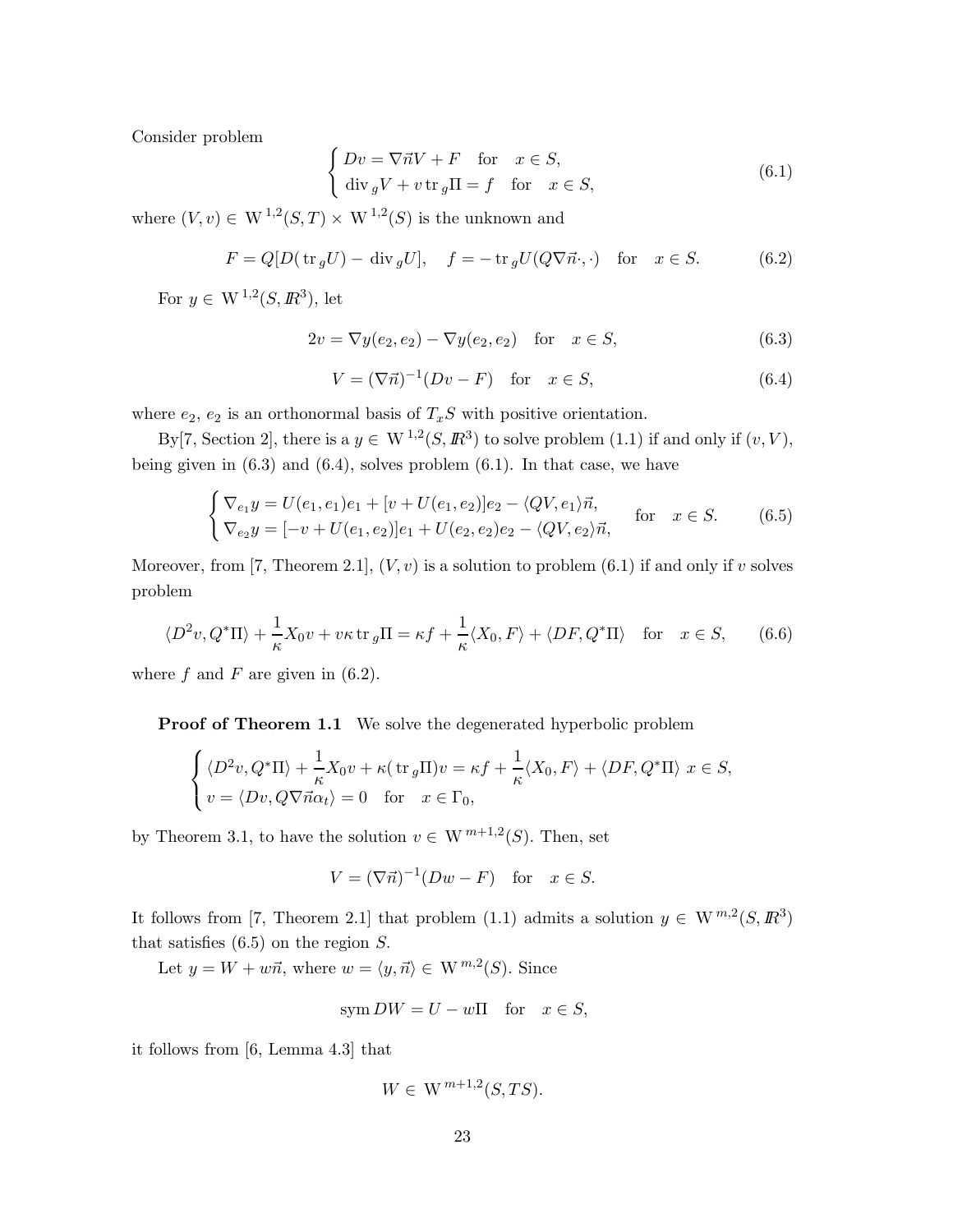$\Box$ 

**Proof of Theorem 1.2** Let  $y \in W^{2,2}(S, \mathbb{R}^{3})$  be an infinitesimal isometry. Let

$$
2v = \nabla y(e_2, e_2) - \nabla y(e_2, e_2), \quad V = (\nabla \vec{n})^{-1}Dv \quad \text{for} \quad x \in S,
$$

where  $e_2, e_2$  is an orthonormal basis of  $T_xS$  with positive orientation. It follows from (6.5) and (6.6) that

$$
\begin{cases}\n\nabla_{e_2} y = v e_2 - \langle QV, e_2 \rangle \vec{n}, \\
\nabla_{e_2} y = -v e_2 - \langle QV, e_2 \rangle \vec{n}\n\end{cases} \quad \text{for} \quad x \in S.
$$
\n(6.7)

and

$$
\langle D^2 v, Q^* \Pi \rangle + \frac{1}{\kappa} X_0 v + v \kappa \operatorname{tr}_g \Pi = 0 \quad \text{for} \quad x \in S. \tag{6.8}
$$

From (6.7), (6.8), Theorems 3.1, and 3.2, we have

$$
||y||_{W^{2,2}(S)}^2 \le C(||v||_{W^{1,2}(S)}^2 + ||V||_{W^{1,2}(S,TS)}^2) \le C\Gamma_2(v,S) \quad \text{for} \quad y \in \mathcal{V}(S, \mathbb{R}^3), \tag{6.9}
$$

where  $\Gamma_2(v, S)$  is given in (3.4) with w replaced by v.

For given  $\varepsilon > 0$ , we take  $q_{0\varepsilon} \in W^{m+2,2}(\Gamma_0)$  and  $q_{1\varepsilon} \in W^{m+1,2}(\Gamma_0)$  such that

$$
||v - q_{0\varepsilon}||_{W^{2,2}(\Gamma_0)}^2 + ||\langle Dv, Q\nabla \vec{n}\alpha_t \rangle - q_{1\varepsilon}||_{W^{1,2}(\Gamma_0)}^2 \le \varepsilon.
$$
 (6.10)

Then we solve problem

$$
\begin{cases} \langle D^2v, Q^*\Pi \rangle + \frac{1}{\kappa} X_0 v + \kappa (\operatorname{tr}_g \Pi)v = 0 & \text{for} \quad x \in S, \\ v = q_{0\varepsilon}, \quad \langle Dw, Q\nabla \vec{n}\alpha_t \rangle = q_{1\varepsilon} \quad x \in \Gamma_0 \end{cases}
$$

to obtain the solution  $v_{\varepsilon}$ . Thus there is  $y_{\varepsilon} \in \mathcal{V}(S, \mathbb{R}^3)$  with  $2v_{\varepsilon} = \nabla y_{\varepsilon}(e_2, e_2) - \nabla y_{\varepsilon}(e_2, e_2)$ . By Theorem 3.1,  $y_{\varepsilon} \in W^{m+2,2}(S,\mathbb{R}^3)$ , and, thus, by the imbedding theorem (see [1, P. 158])

$$
y_{\varepsilon} \in \mathcal{V}(S, \mathbb{R}^3) \cup \mathrm{C}^m_{B}(S, \mathbb{R}^3).
$$

Finally, it follows from Theorem 3.2, (6.9), and (6.10) that

$$
||y - y_{\varepsilon}||_{W^{2,2}(S)}^2 \leq C\varepsilon.
$$

The proof is complete.  $\Box$ 

**Proof of Theorem 1.3** As in [2] we conduct in  $2 \le i \le m$ . Let

$$
y_{\varepsilon} = \sum_{j=0}^{i-1} \varepsilon^j z_j
$$

be an  $(i-1)$ th order isometry of class  $C_B^{2+4(m-i+1)}(S, \mathbb{R}^3)$ , where  $z_0 = id$  and  $z_2 = y$  for some  $i \geq 2$ . Then

$$
\sum_{j=0}^{k} \nabla^{T} z_j \nabla z_{k-j} = 0 \quad \text{for} \quad 1 \le k \le i-1.
$$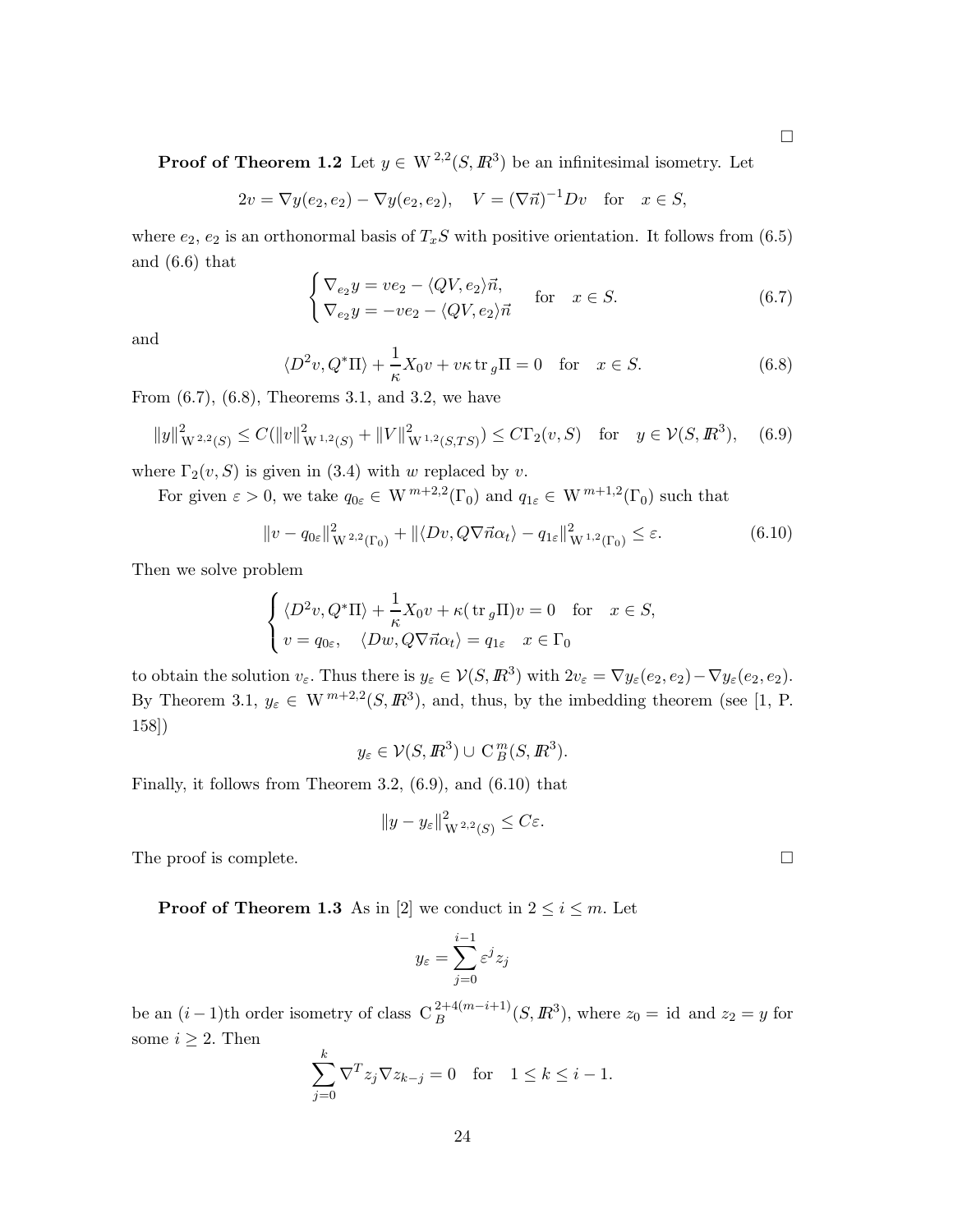Next, we shall find out  $z_i \in C_B^{2+4(m-i)}$  $B^{2+4(m-i)}(S, \mathbb{R}^3)$  such that

$$
\phi_{\varepsilon}=y_{\varepsilon}+\varepsilon^i z_i
$$

is an *i*th order isometry. By Corollary 1.1 there exists a solution  $z_i \in C_B^{2+4(m-i)}$  $B^{2+4(m-i)}(S, \mathbb{R}^3)$ to problem

$$
\text{sym}\,\nabla z_i = -\frac{1}{2}\,\text{sym}\,\sum_{j=1}^{i-1}\nabla^T z_j \nabla z_{i-j}
$$

which satisfies

$$
||z_{i}||_{C_{B}^{2+4(m-i)}(S,\mathbb{R}^{3})} \leq C ||\sum_{j=1}^{i-1} \operatorname{sym} \nabla^{T} z_{j} \nabla z_{i-j}||_{C_{B}^{2+4(m-i)+3}(S,\mathbb{R}^{3})}
$$
  

$$
\leq C \sum_{j=1}^{i-1} ||z_{j}||_{C_{B}^{2+4(m-i+1)}(S,\mathbb{R}^{3})} ||z_{i-j}||_{C_{B}^{2+4(m-i+1)}(S,\mathbb{R}^{3})}.
$$

The conduction completes.

### Compliance with Ethical Standards

Conflict of Interest: The author declares that there is no conflict of interest.

Ethical approval: This article does not contain any studies with human participants or animals performed by the authors.

# References

- [1] D. Gilbary, Neil S. Trudinger, Elliptic partial differential equations of second order. Reprint of the 1998 edition. Classics in Mathematics. Springer-Verlag, Berlin, 2001.
- [2] P. Hornung, M. Lewicka, M. R. Pakzad, Infinitesimal isometries on developable surfaces and asymptotic theories for thin developable shells. J. Elasticity 111 (2013), no. 1, 1-19.
- [3] M. Lewicka, M. R. Pakzad, The infinite hierarchy of elastic shell models: some recent results and a conjecture. Infinite dimensional dynamical systems, 407-420, Fields Inst. Commun., 64, Springer, New York, 2013.
- [4] M. Lewicka, M. G. Mora, M. R. Pakzad, Shell theories arising as low energy Γ -limit of 3d nonlinear elasticity. Ann. Sc. Norm. Super. Pisa Cl. Sci. (5) 9 (2010), no. 2, 253-295.
- [5] —, The matching property of infinitesimal isometries on elliptic surfaces and elasticity of thin shells. Arch. Ration. Mech. Anal. 200 (2011), no. 3, 1023-1050.
- [6] P. F. Yao, Modeling and control in vibrational and structural dynamics. A differential geometric approach. Chapman & Hall/CRC Applied Mathematics and Nonlinear Science Series. CRC Press, Boca Raton, FL, 2011.